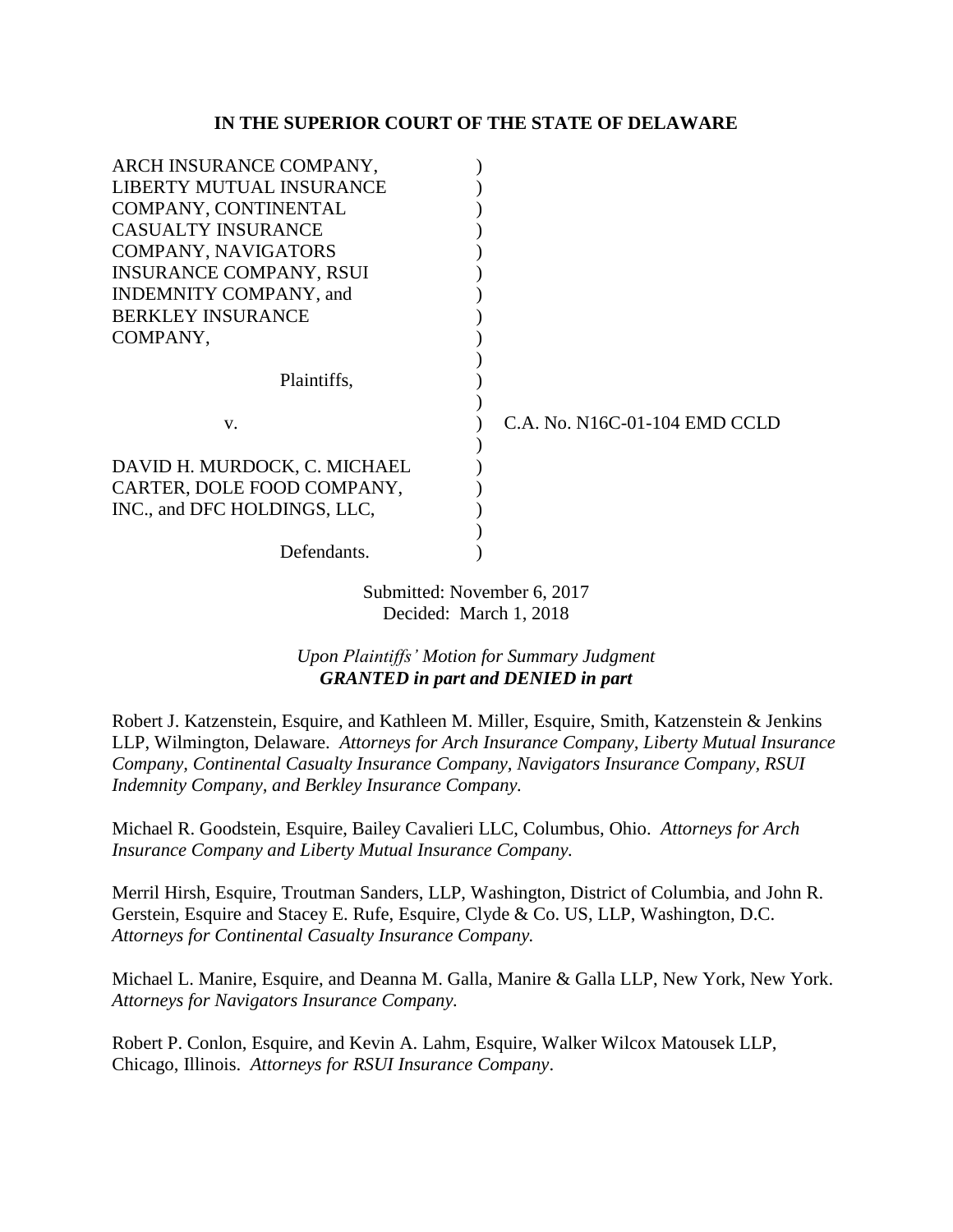Ommid C. Farashahi, Esquire, Michael T. Skoglund, Esquire, and Nicholas R. Novak, Esquire, BatesCarey LLP, Chicago, Illinois. *Attorneys for Berkley Insurance Company.*

Elena C. Norman, Esquire, Mary F. Dugan, Esquire, Young Conaway Stargatt & Taylor LLP, Wilmington, Delaware, Kirk A. Pasich, Esquire and Pamela Wood, Esquire, Pasich LLP, Los Angeles, California, Mikaela Whitman, Esquire, Pasich LLP, New York, New York*. Attorneys for David H. Murdock, C. Michael Carter, Dole Food Company, Inc., and DFC Holdings, LLC.*

## **DAVIS, J.**

### **I. INTRODUCTION**

This breach of contract case is assigned to the Complex Commercial Litigation Division of this Court. Plaintiffs Arch Insurance Company, Liberty Mutual Insurance Company, Continental Casualty Insurance Company, Navigators Insurance Company, RSUI Indemnity Company, and Berkley Insurance Company (collectively, "Insurers") are six excess insurance carriers. The Insurers filed a declaratory judgment against Defendants David H. Murdock, C. Michael Carter (collectively with Mr. Murdock, the "Individual Defendants"), Dole Food Company, Inc. ("Dole"), and DFC Holdings, LLC ("DFC").<sup>1</sup> The Insurers seek a declaration that they do not have to fund an underlying settlement due to Insureds' alleged breaches of the applicable insurance policies (the "Policies).<sup>2</sup>

On April 28, 2016, the Insureds filed a Motion to Dismiss.<sup>3</sup> On December 21, 2016, the Court granted in part and denied in part the Motion to Dismiss.<sup>4</sup> As set out more fully in the MTD Decision, the Court found that: (1) there is an actual controversy between the Insurers and

<sup>&</sup>lt;sup>1</sup> The Individual Defendants, Dole and DFC will be referred to collectively as the "Insureds."

<sup>&</sup>lt;sup>2</sup> The Insurers belong to Dole's overall package of Directors and Officers Liability insurance coverage. All are in excess of, and follow form to, Axis Insurance Company's Primary Policy and two, non-party, excess carriers: National Union Fire Insurance Company and Federal Insurance Company. *See Arch Ins. Co. v. Murdock*, C.A. No. N16C-01-104 EMD CCLD, 2016 WL 7414218, at \*1 (Del. Super. Dec. 21, 2016)(the "MTD Decision"). In the MTD Decision, the Court set out the Insurers' range of coverage. *See id.*

 $3$  *Id.*, at  $*2$ .

<sup>4</sup> *Id.* at \*8.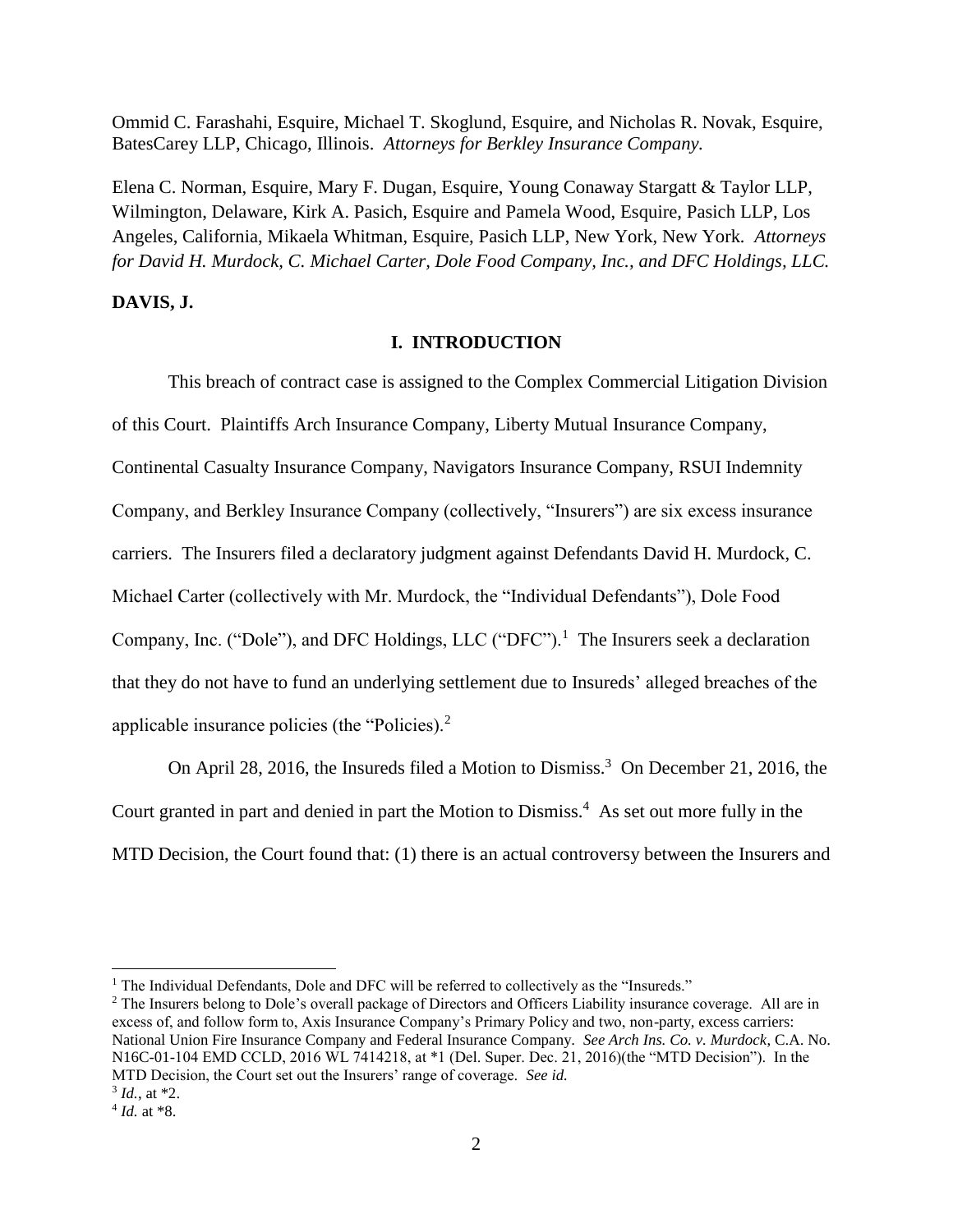the Insureds for coverage of the Stockholder Action; but (2) under Delaware or California choice of law, the Insurers cannot subrogate against the Insured.<sup>5</sup>

On April 18, 2017, the Insureds filed their Amended Answer, Affirmative Defenses, and Counterclaims (the "Counterclaims"). In the Counterclaims, the Insureds argue that the Insurers acted in bad faith by not paying the Insurance Policies and are subject to punitive damages. All of the Insurers have answered the Counterclaims.

On June 30, 2017, Insurers' filed their Opening Brief in Support of Motion for Summary Judgment (the "Motion"). On August 7, 2017, Defendants filed their Answering Brief in Opposition to Plaintiff Insurers' Motion for Summary Judgment (the "Opposition"). Insurers filed their Reply Brief in Support of their Motion for Summary Judgment (the "Reply") on August 29, 2017.

On October 30, 2017, the Court held a hearing (the "Hearing") on the Motion, Opposition, and Reply. After the Hearing, the Court took the matter under advisement. This is the Court's opinion the Motion. For the reasons set forth more full below, the Motion is **GRANTED** in part and **DENIED** in part.

#### **II. RELEVANT FACTS<sup>6</sup>**

The Insurers provided Dole's overall package of Directors and Officers Liability insurance coverage.<sup>7</sup> Dole is a Delaware corporation.<sup>8</sup> DFC is a Delaware LLC.<sup>9</sup> The Policies are in excess of, and follow form to, Axis Insurance Company's Primary Policy and two, non-

l

8 *Id.* at ¶ 16.

<sup>5</sup> *Id.* at \*4-8.

<sup>6</sup> The Relevant Facts are taken from exhibits and attachments to the Motion, Opposition and Reply and, if appropriate, the pleadings.

<sup>7</sup> Plaintiffs' Amended Complaint for Declaratory Relief ("Compl.") ¶ 21.

<sup>9</sup> *Id.* at ¶ 17.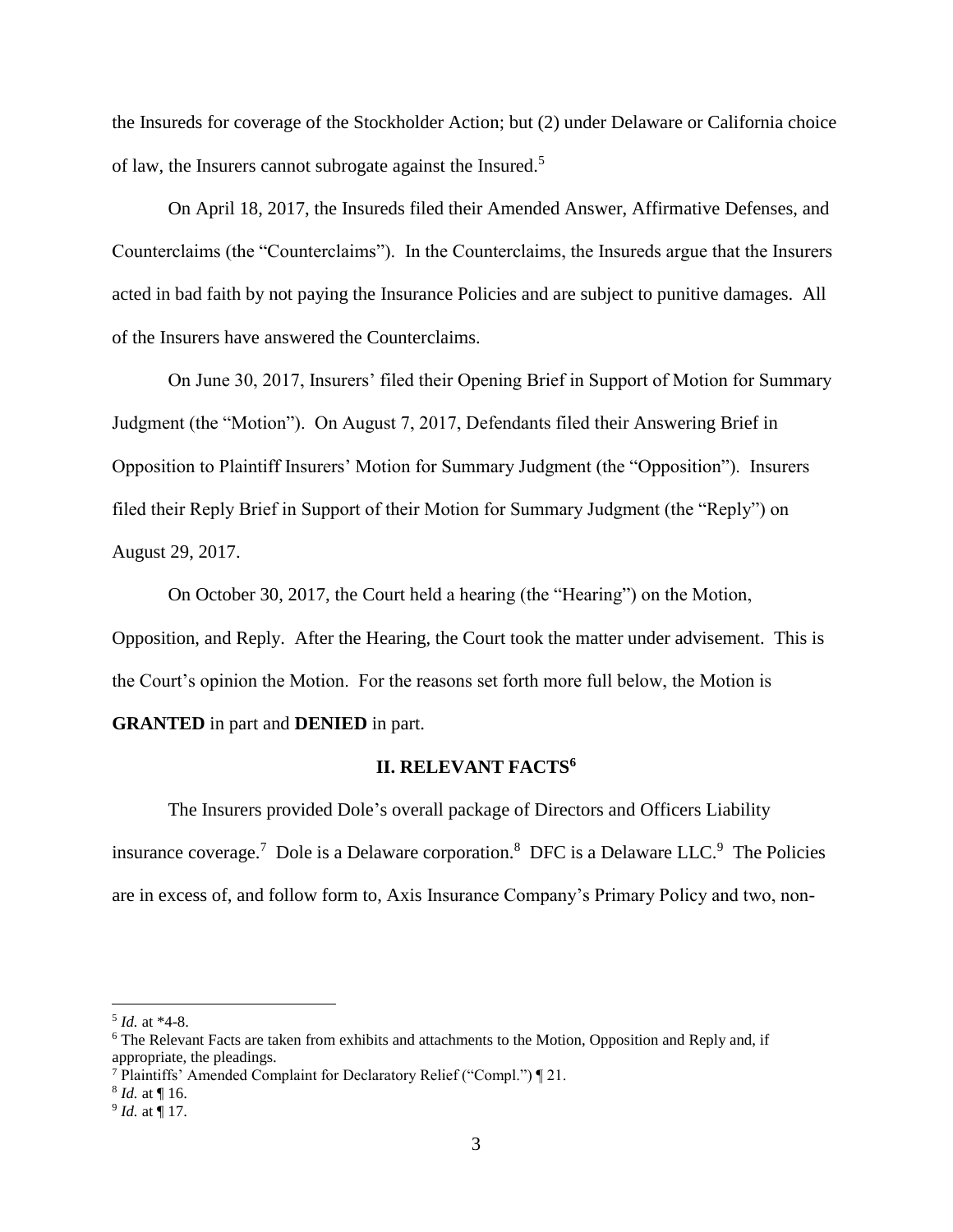party, excess carriers: National Union Fire Insurance Company and Federal Insurance Company. $10$ 

### **A. RELEVANT POLICY PROVISIONS**

Dole executed the Policies with the Insurers. The Policies are claims based insurance for the directors, officers, and corporate liability. The Policies contain a provision requiring that the Insured received the Insurers' written consent before action is taken (the "Written Consent Provision"). The Written Consent Provision states: "The Insureds shall not admit any liability, settle, offer to settle, stipulate to any judgment or otherwise assume any contractual obligation with regard to any Claim or Insured Inquiry without the Insurer's prior written consent, which shall not be unreasonably withheld."<sup>11</sup>

The Policies also contained a provision that required the Insureds to cooperate with the

Insurers (the "Cooperation Clause"). The Cooperation Clause states:

The Insurer shall have the right and shall be given the opportunity to effectively associate with the Insureds in the investigation, defense and settlement, including but not limited to the negotiation of a settlement, of any Claim that appears reasonably likely to be covered in whole or in part hereunder. . . . The Insureds shall provide the Insurer with all information, assistance and cooperation which the Insurer reasonably requests and shall do nothing that may prejudice the Insurer's potential or actual rights of recovery with respect to Loss paid; provided the failure of one Insured Individual to comply with this provision shall not impair the rights of any other Insured Individual under this Policy.<sup>12</sup>

Mr. Murdock owned 40% of Dole's stock and was a director and officer of Dole.<sup>13</sup> Mr.

Carter was Dole's president and CEO.<sup>14</sup> In 2013, Mr. Murdock utilized DFC, a holding

<sup>10</sup> *Id.*

<sup>&</sup>lt;sup>11</sup> Motion, Ex. 1 (the old provision stated: Insureds shall not settle any Claim, select any defense counsel, incur any Defense Costs, admit or assume any liability, stipulate to any judgment without the Insurer's prior written consent, which shall not be unreasonably withheld, or otherwise assume any contractual obligation. The Insurer shall not be liable for any settlement, Defense Costs, assumed obligation, admission or stipulated judgment to which it has not consented or for which the Insureds are not legally obligated").

 $12$  *Id.* 

<sup>13</sup> *Id.* at ¶ 14.

 $^{14}$  *Id.* at  $\overline{9}$  15.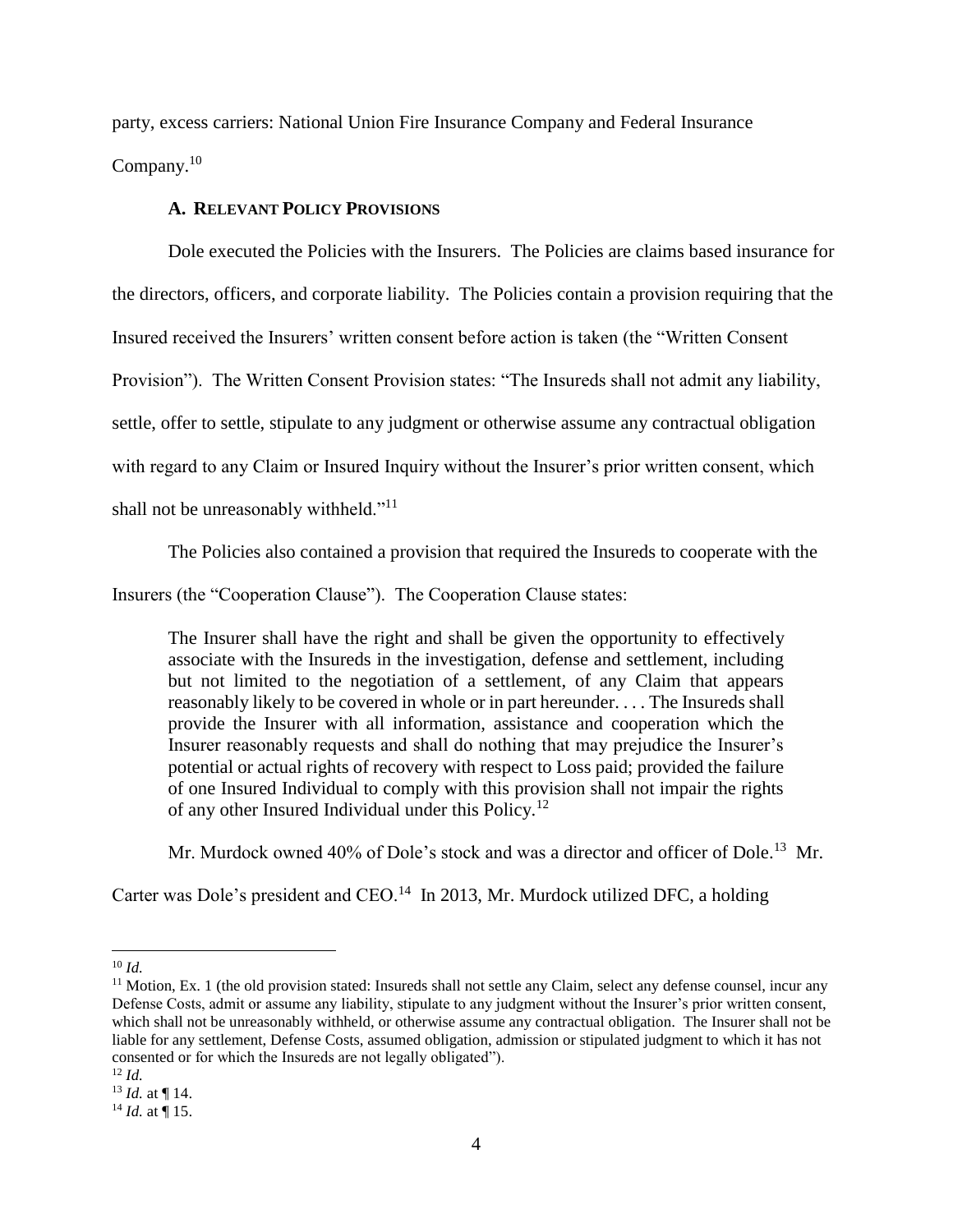company, to acquire the remaining Dole stock and take it private.<sup>15</sup> Mr. Murdock completed the acquisition in November 2013. Mr. Murdock paid shareholders \$13.50 per share.<sup>16</sup> Thereafter, the shareholders filed multiple lawsuits challenging the transaction's fairness.<sup>17</sup>

## **B. IN RE DOLE FOOD COMPANY, INC. STOCKHOLDER LITIGATION**

*In re Dole Food Company, Inc. Stockholder Litigation* ("Memorandum Opinion") is one of two shareholder litigations relevant to this civil action.<sup>18</sup> This action was filed in the Delaware Court of Chancery (the "Chancery Court"). The Insureds were all parties to the Memorandum Opinion.<sup>19</sup> The stockholders alleged Defendants engaged in a lengthy process that manipulated the stock price so that Mr. Murdock could acquire the stock at a lower price.<sup>20</sup> Vice Chancellor Laster, in his Memorandum Opinion, repeatedly cited to "fraud" and "fraudulent activity."<sup>21</sup> Vice Chancellor Laster found breaches of the duty of loyalty, and assessed liability against Mr. Murdock, Mr. Carter, and DFC in the amount of  $$148,190,590.18<sup>22</sup>$ 

On September 21, 2015, Dole's "insurance recovery counsel" wrote to the Insurers.<sup>23</sup>

The letter notified the Insurers that Dole was considering settlement and mediation. It asked that the Insurers consider funding a settlement. The Insurers all responded, citing various potential exclusions and requesting more information from Dole.<sup>24</sup> On October 29, 2015, Dole

<sup>17</sup> *Id.*

l

 $15$  *Id.* at ¶ 17.

 $^{16}$  *Id.* at  $\frac{1}{9}$  18.

<sup>18</sup> *See* C.A. No. 8703-VCL, 2015 WL 5052214, at \*3-25 (Del. Ch. Aug. 27, 2015); Compl. ¶ 20. The Court acknowledges that the term "Memorandum Opinion" is not the best defined term for a lawsuit; however, the Memorandum Opinion best memorializes what actually happened in the lawsuit.

<sup>19</sup> *Dole*, 2015 WL 5052214 at \*1.

<sup>20</sup> *Id.*, at \*3-25.

<sup>21</sup> *Id.,* at \*2, 26.

<sup>22</sup> *Id.* at \*47.

<sup>23</sup> Pls.' Compl. Ex. 11.

<sup>&</sup>lt;sup>24</sup> *See id.* Ex. 12 (Letter from Federal Insurance Company); Ex. 13 (Letter from Arch Insurance Company); Ex. 14 (Letter from Liberty International Underwriters); Ex. 15 (Letter from Continental Insurance Company); Ex. 16 (Letter from Navigators Insurance Company); Ex. 17 (Letter from RSUI Indemnity Company); Ex. 18 (Letter from Berkley Insurance Company).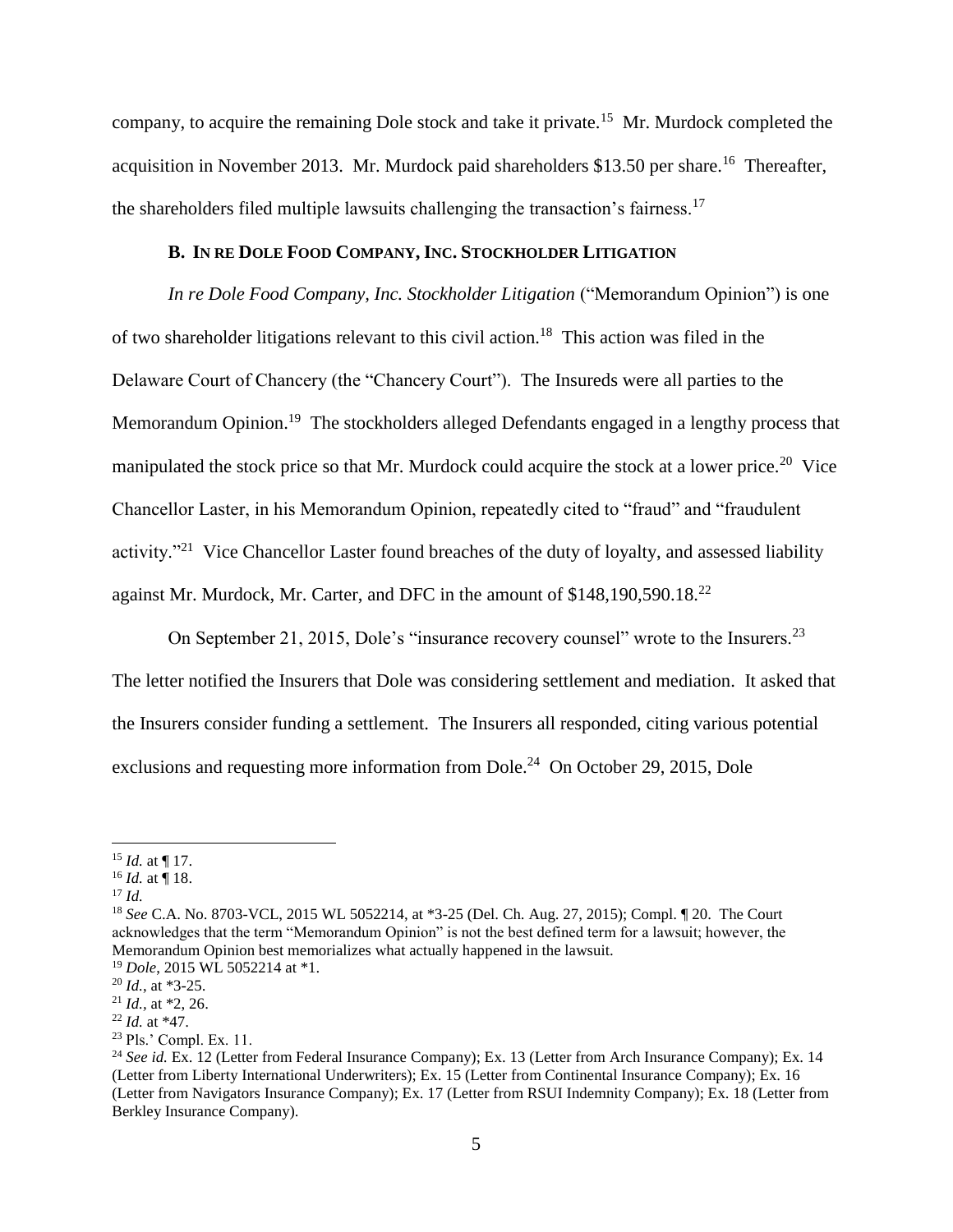responded.<sup>25</sup> Dole disagreed with Federal's reservations, and again demanded coverage for the underlying settlement.<sup>26</sup>

On November 5, 2015, Dole signed a term sheet settling the underlying action. On December 7, 2015, the underlying parties signed a formal Stipulation and Agreement of Settlement (the "Settlement").<sup>27</sup> In lieu of an appeal, the parties settled for 100% plus interest.<sup>28</sup> Mr. Murdock agreed to pay the settlement on the Defendants' behalf. Vice Chancellor Laster approved the settlement on February 10, 2016 (the "Order and Final Judgment").<sup>29</sup> The Settlement caused the Chancery Court action to be dismissed "with prejudice and in its entirety."30

The Insureds contend that they kept the Insurers informed as to the progress of the negotiations and provided copies of drafts of term sheets.<sup>31</sup> The Insureds also state that none of the Insurers asked to participate in the settlement negotiations or objected to or commented on any of the settlement terms.<sup>32</sup>

On February 26, 2016, Dole's counsel wrote to the Insurers, seeking indemnification for the Settlement.<sup>33</sup> The Insurers did not in the Chancery Court object to the Settlement or appeal the Order and Final Judgment.<sup>34</sup>

On January 13, 2016, prior to the Chancery Court's approving the Settlement, the Insurers filed this civil action. The parties stipulated to dismiss the Insurers' claims against

 $\overline{\phantom{a}}$ 

 $30$  *Id.* at 6.

<sup>25</sup> *Id.* Ex. 19.

<sup>26</sup> *See id.*

<sup>27</sup> Compl. ¶ 57.

 $28$  Mot. at  $31$ .

<sup>29</sup> Compl., Ex. 3 at 13.

<sup>&</sup>lt;sup>31</sup> Affidavit of Pamela M. Woods ("Woods Aff."),  $\P$  6-8.

<sup>32</sup> *Id*., ¶¶ 14-18.

<sup>33</sup> Pls.' Compl. ¶ 59.

<sup>34</sup> Woods Aff., ¶¶ 18, 20.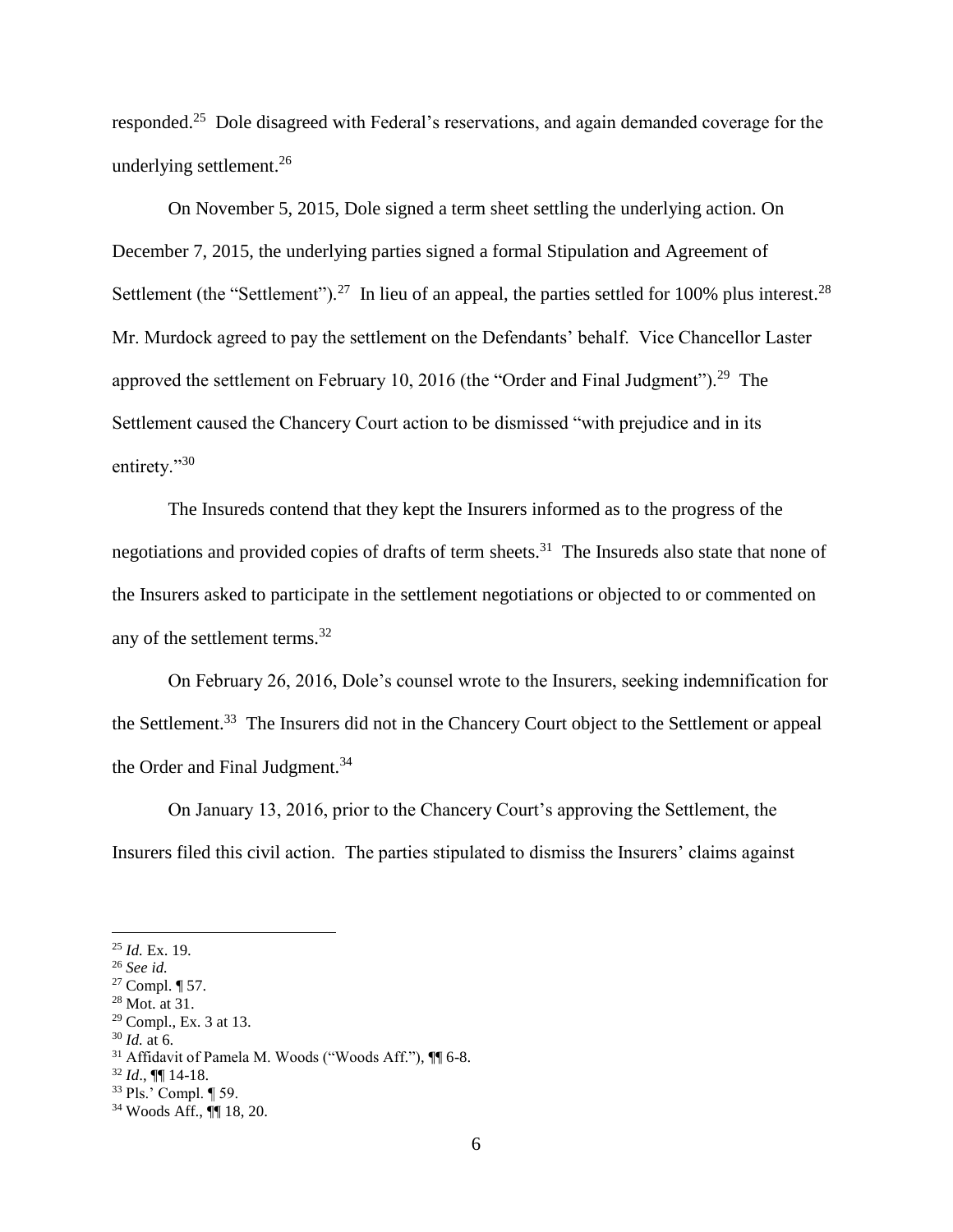DFC, because DFC, is not an insured under any of the policies."<sup>35</sup> The Insurers filed an Amended Complaint for Declaratory Judgment (the "Amended Complaint") on April 8, 2016.

### C. SAN ANTONIO FIRE & POLICE PENSION FUND V. DOLE FOOD CO., INC.

On December 9, 2015, suit was filed against Dole and Mr. Murdock in United States District Court for the District of Delaware—*San Antonio Fire & Police Pension Fund v. Dole Food Co., Inc., No.* 1:15-CV-01140 (D. Del.)(the "San Antonio Action").<sup>36</sup> The Insureds state that Dole gave the Insurers notice of the San Antonio Action.<sup>37</sup> The Insurers responded over a six-month period as to their respective coverage positions.<sup>38</sup> According to the Insureds, the Insurers took the same coverage positions with respect to the San Antonio Action as were taken in the Memorandum Opinion.<sup>39</sup>

In October 2016, the Delaware District Court scheduled an Alternative Dispute Resolution teleconference in the San Antonio Action.<sup>40</sup> The Insureds notified the Insurers of this teleconference.<sup>41</sup> The San Antonio Action plaintiffs then approached the Insureds about mediation, and the parties discussed the timing of such a mediation and potential mediators.<sup>42</sup>

The Insureds then scheduled a teleconference to discuss the potential mediation with the Insurers.<sup>43</sup> During this teleconference, the Insureds stated to the Insurers that the Insureds thought it would be beneficial to mediate the San Antonio Action.<sup>44</sup> The Insureds purported to identify potential mediators that had been previously discussed with the plaintiffs and asked the

<sup>37</sup> *Id.,* ¶ 24.

<sup>39</sup> *Id*.

<sup>41</sup> *Id*.

<sup>35</sup> *Murdock*, 2016 WL 7414218, at \*2.

<sup>36</sup> Woods Aff., ¶ 23.

<sup>38</sup> *Id.,* ¶¶ 24, 26-28, 31, 37.

<sup>40</sup> Affidavit of Alexander K. Mircheff ("Mircheff Aff."), ¶3.

 $42$  *Id.*, ¶ 4.

<sup>43</sup> *Id.,* ¶¶ 5-6.

<sup>44</sup> *Id.*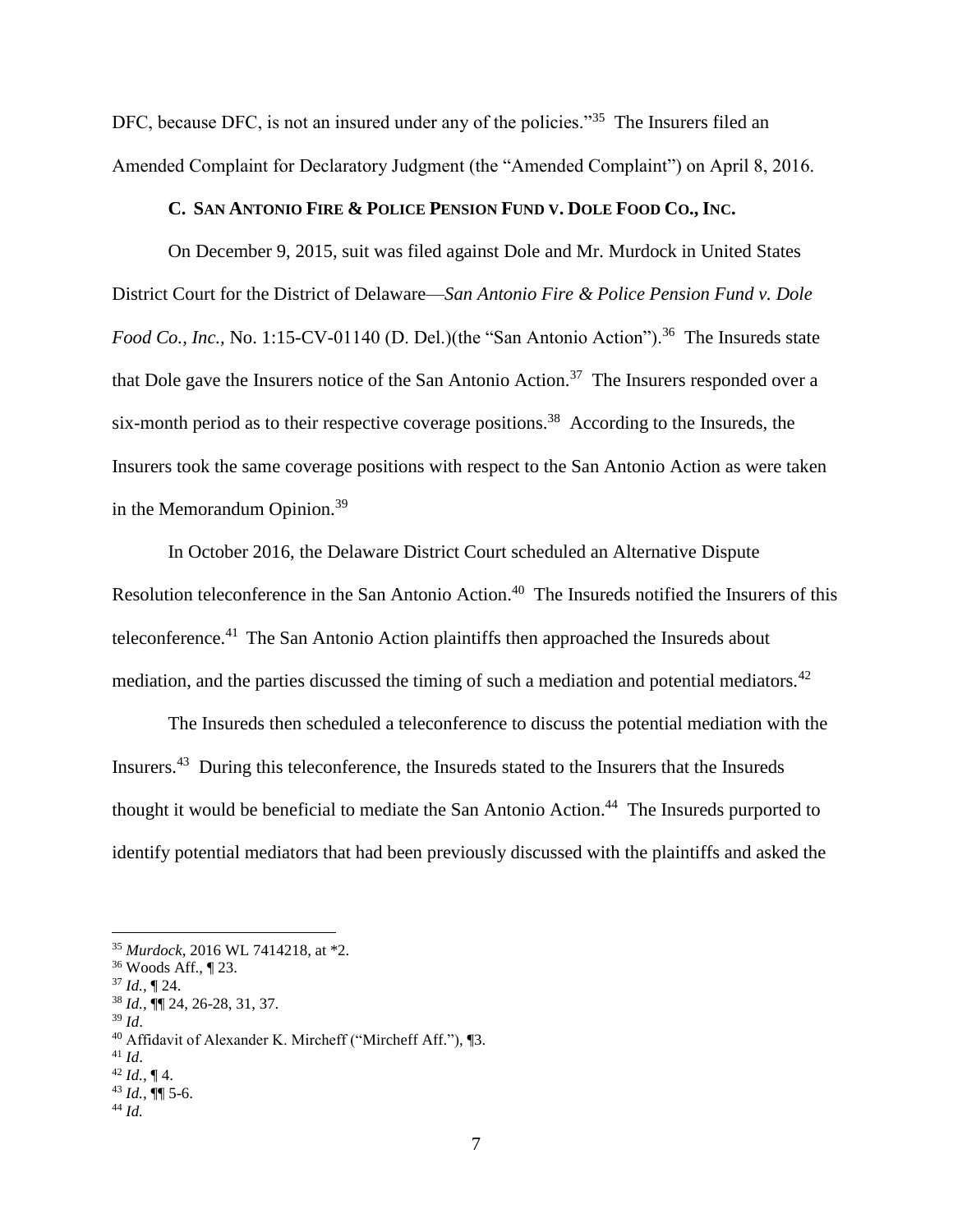Insurers for input.<sup>45</sup> The Insurers provided some feedback on potential mediators but none objected to the mediation or to using Judge Layn Phillips as a mediator.<sup>46</sup>

Arch and Liberty asked the Insured to provide who was the Insured's damages expert and a damage assessment report during the teleconference.<sup>47</sup> The Insureds refused to provide this information, claiming that it was work product or attorney-client privileged information and if it was disclosed to non-defending insurers it could be argued that the Insureds waived these privileges.<sup>48</sup>

The Insureds relayed to the Insurers the mediation dates.<sup>49</sup> Once each Insurer signed a Mediation Confidentiality Agreement required by the mediator, the Insureds provided the mediation briefs to the Insurers.<sup>50</sup> According to the Insureds, only Arch and Liberty attended the mediation and the other Insurers received telephonic updates.<sup>51</sup>

After the mediation, the Insureds told the Insurers that the Insureds had provisionally agreed to terms of a term sheet (the "Term Sheet").<sup>52</sup> The Term Sheet was subject to the approval of Dole's board of directors within ten business days.<sup>53</sup> The Insureds asked the Insurers to confirm that the Insurers would contribute to the settlement reached in the Term Sheet.<sup>54</sup> The Insureds also provided the Insurers with information requested in the November 2016 teleconference—damage analyses by Dole's consulting expert—and asked them to let the

- <sup>48</sup> *Id*.
- <sup>49</sup> *Id.,* ¶ 32-35.
- <sup>50</sup> *Id*.
- <sup>51</sup> *Id.,* ¶ 38. <sup>52</sup> *Id.,* ¶ 39.
- <sup>53</sup> *Id*.
- <sup>54</sup> *Id*.

 $\overline{\phantom{a}}$ <sup>45</sup> *Id*.

<sup>46</sup> *Id*.

<sup>47</sup> Woods Aff., ¶ 30.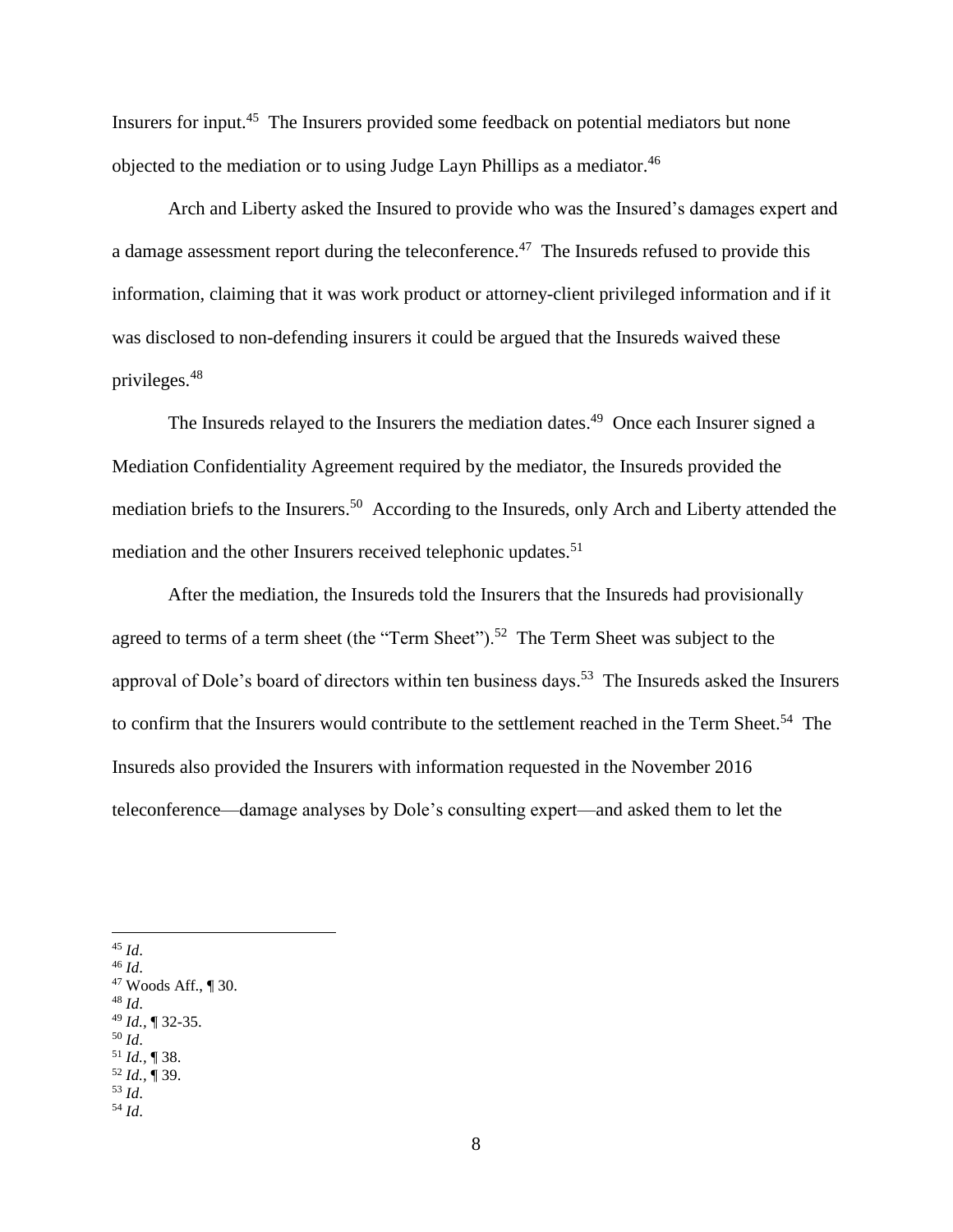insureds know if they needed any additional information.<sup>55</sup> According to the Insureds, none of the Insurers requested additional information.<sup>56</sup>

The Insurers each responded to the request that it contribute to fund the settlement.<sup>57</sup> The Insureds did not fund the settlement.<sup>58</sup> The Insureds negotiated a final settlement (the "San Antonio Settlement") with the San Antonio Action plaintiffs.<sup>59</sup> The Delaware District Court entered a Judgment Approving Class Action Settlement, finding that the settlement was "in all respects, fair, reasonable, and adequate to the Settlement Class."<sup>60</sup>

The Insurers did not provide prior written consent for (i) the Settlement or (ii) the San Antonio Action Settlement.

#### **III. PARTIES' CONTENTIONS**

#### **A. The Insurers**

In the Motion, the Insurers present a number of arguments. The Insurers contend that they do not have to indemnify the Insureds because: (i) Delaware and California law does not permit indemnification under the facts here; (ii) the Insureds failed to obtain written consent prior to settling certain litigations; and (iii) the Insureds failed to cooperate with the Insurers. In addition, the Insurers also ask the Court to grant judgment on the Insureds' fraud in the inducement and bad faith claims, contending that the such claims cannot exist when there is no duty to indemnify. The Insurers also ask the Court to apply the doctrine of collateral estoppel, or issue preclusion, with respect to matters adjudicated in and addressed by the Chancery Court in the Memorandum Opinion.<sup>61</sup>

 $57$  *Id.*,  $\frac{1}{9}$  44.

 $\overline{\phantom{a}}$ 

<sup>60</sup> *Id.,* Ex. G.

<sup>55</sup> *Id.,* ¶ 41.

<sup>56</sup> *Id.,* ¶ 42.

<sup>58</sup> *Id*.

<sup>59</sup> Mirchell Aff*.*, ¶ 10.

<sup>61</sup> C.A. No. 8703-VCL, 2015 WL 5052214 (Del. Ch. Aug. 27, 2015).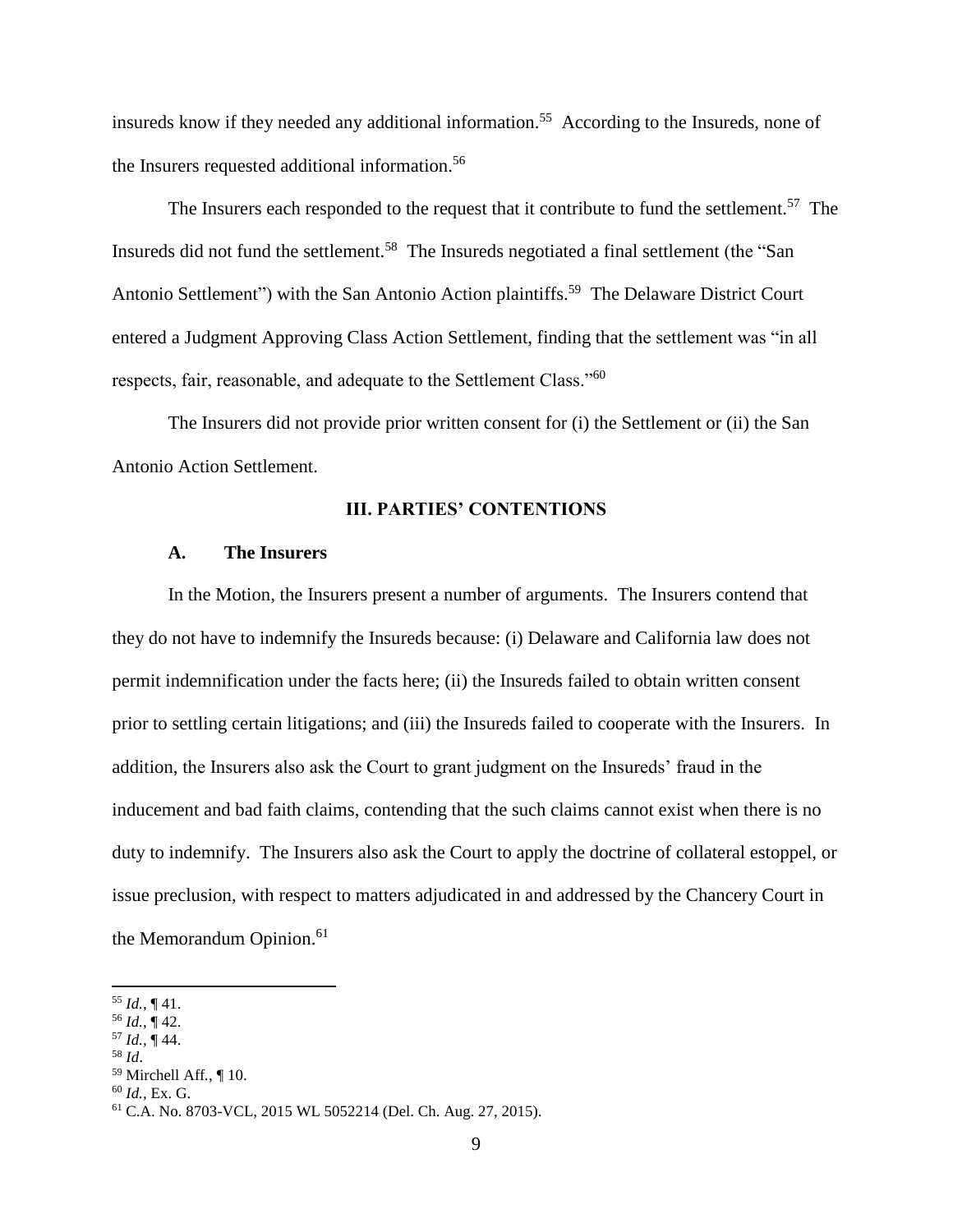#### **B. The Insureds**

The Insureds oppose the Motion, contending that the Insurers' arguments "miss the mark." In the Opposition, the Insureds contend that the Court has already held that the Memorandum Opinion has no collateral estoppel effect and, therefore, cannot support a granting of summary judgment. The Insureds claim that Delaware law applies to the Policies, and that Delaware public policy does not bar indemnification here. The Insureds also argue that the facts do not support summary judgment on the issues of failure to obtain consent or cooperation. Additionally, the Insureds claim that the Motion is premature on their tort claims because there has been no discovery in the civil proceeding.

#### **IV. STANDARD OF REVIEW**

The standard of review on a motion for summary judgment is well-settled. The Court's principal function when considering a motion for summary judgment is to examine the record to determine whether genuine issues of material fact exist, "but not to decide such issues."<sup>62</sup> Summary judgment will be granted if, after viewing the record in a light most favorable to a nonmoving party, no genuine issues of material fact exist and the moving party is entitled to judgment as a matter of law.<sup>63</sup> If, however, the record reveals that material facts are in dispute, or if the factual record has not been developed thoroughly enough to allow the Court to apply the law to the factual record, then summary judgment will not be granted.<sup>64</sup>

<sup>62</sup> *Merrill v. Crothall-American Inc.*, 606 A.2d 96, 99-100 (Del. 1992) (internal citations omitted); *Oliver B. Cannon & Sons, Inc. v. Dorr-Oliver, Inc.*, 312 A.2d 322, 325 (Del. Super. 1973).

<sup>63</sup> *Id.*

<sup>64</sup> *See Ebersole v. Lowengrub*, 180 A.2d 467, 470 (Del. 1962); *see also Cook v. City of Harrington*, 1990 WL 35244 at \*3 (Del. Super. Feb. 22, 1990) (citing *Ebersole*, 180 A.2d at 467) ("Summary judgment will not be granted under any circumstances when the record indicates . . . that it is desirable to inquire more thoroughly into the facts in order to clarify the application of law to the circumstances.").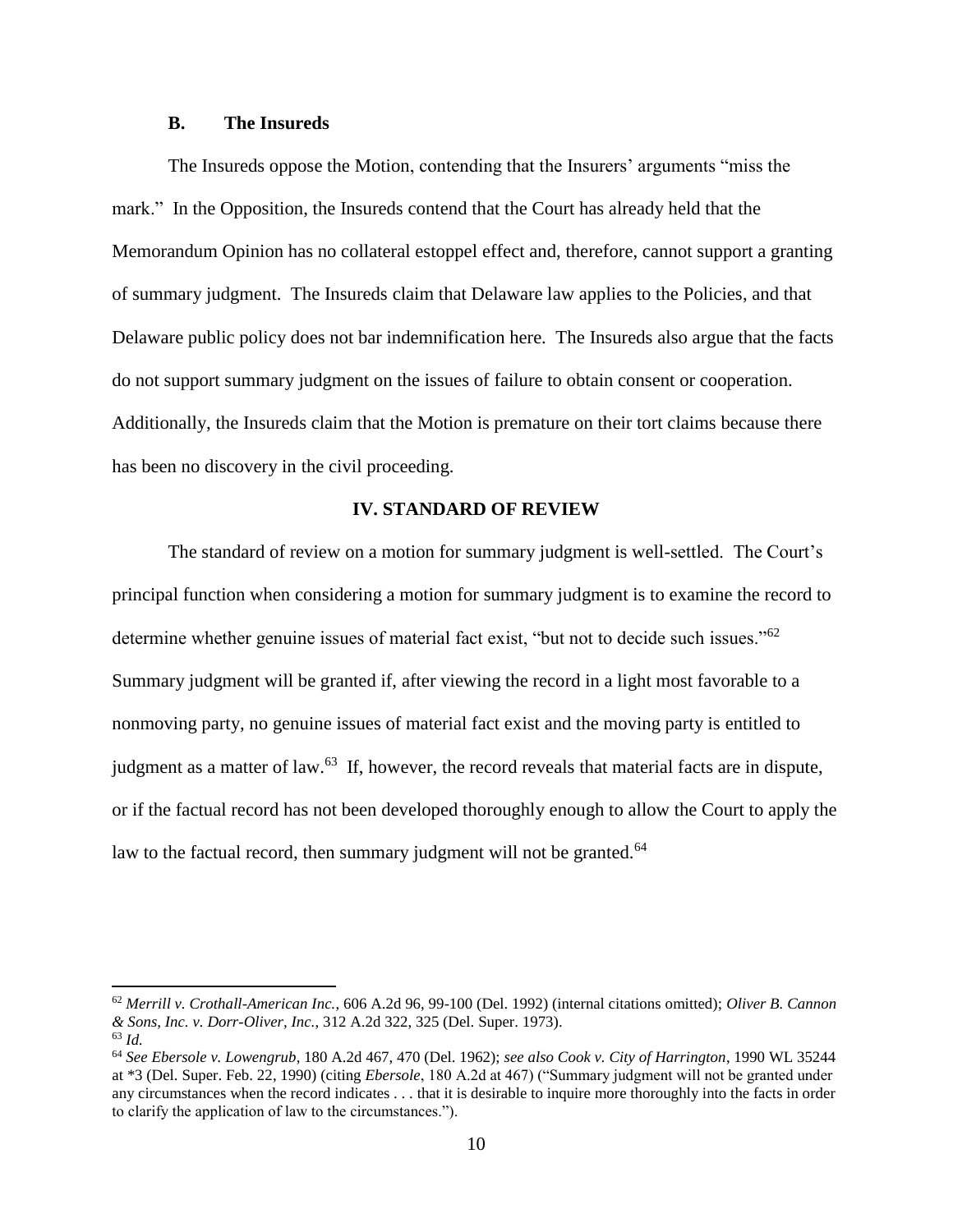The moving party bears the initial burden of demonstrating that the undisputed facts support his claims or defenses.<sup>65</sup> If the motion is properly supported, then the burden shifts to the non-moving party to demonstrate that there are material issues of fact for the resolution by the ultimate fact-finder.<sup>66</sup>

#### **V. DISCUSSION**

## **A. THE COLLATERAL ESTOPPEL DOCTRINE APPLIES HERE WITH RESPECT TO THE INSUREDS AND THE MEMORANDUM OPINION.**

The Court will look to Delaware law to determine whether the collateral estoppel doctrine applies to the Insureds on factual issues litigated and decided by the Memorandum Opinion. 67 In Delaware, *res judicata* refers to claim preclusion and collateral estoppel refers to issue preclusion.<sup>68</sup> The two principles are distinct. "Under the doctrine of *res judicata*, a judgment in a prior suit involving the same parties, or persons in privity with them, bars a second suit on the same cause of action."<sup>69</sup> The doctrine of collateral estoppel prohibits a party from relitigating a factual issue that was adjudicated previously.<sup>70</sup>

Under collateral estoppel "a judgment in a prior suit does not operate to bar a subsequent cause of action but rather precludes the relitigation of a factual issue which was litigated and decided in in prior suit between the same parties."<sup>71</sup> "[O]nly parties to the former judgment or their privies may take advantage of or be barred by it."<sup>72</sup> "A privy is one who, after the rendition

<sup>65</sup> *See Moore v. Sizemore*, 405 A.2d 679, 680 (Del. 1970) (citing *Ebersole*, 180 A.2d at 470).

<sup>66</sup> *See Brzoska v. Olsen*, 668 A.2d 1355, 1364 (Del. 1995).

<sup>67</sup> *See* RESTATEMENT (SECOND) OF CONFLICTS OF LAW § 95 cmt (e) ("the local law of the State where the judgment was rendered determines the collateral estoppel effect of the judgment in subsequent litigation"). Both parties cite to Delaware authority when arguing collateral estoppel.

<sup>68</sup> *See Dover Historical Soc., Inc. v. City of Dover Planning Comm'n*, 902 A.2d 1084, 1092 (Del. 2006) (stating *res judicata* test); *M.G. Bancorporation v. Le Beau*, 737 A.2d 513, 520 (Del. 1999) (stating collateral estoppel test). <sup>69</sup> *Khols v. Kenetech Corp*., 791 A.2d 763, 767 (Del. Ch. 2000), *aff'd* 794 A.2d 1160 (Del. 2002) (emphasis added). <sup>70</sup> *M.G. Bancorporation*, 737 A.2d at 520.

<sup>71</sup> *Id.*

<sup>72</sup> *Columbia Cas. Co. v. Playtex FP, Inc.*, 584 A.2d 1214, 1217 (Del. 1991).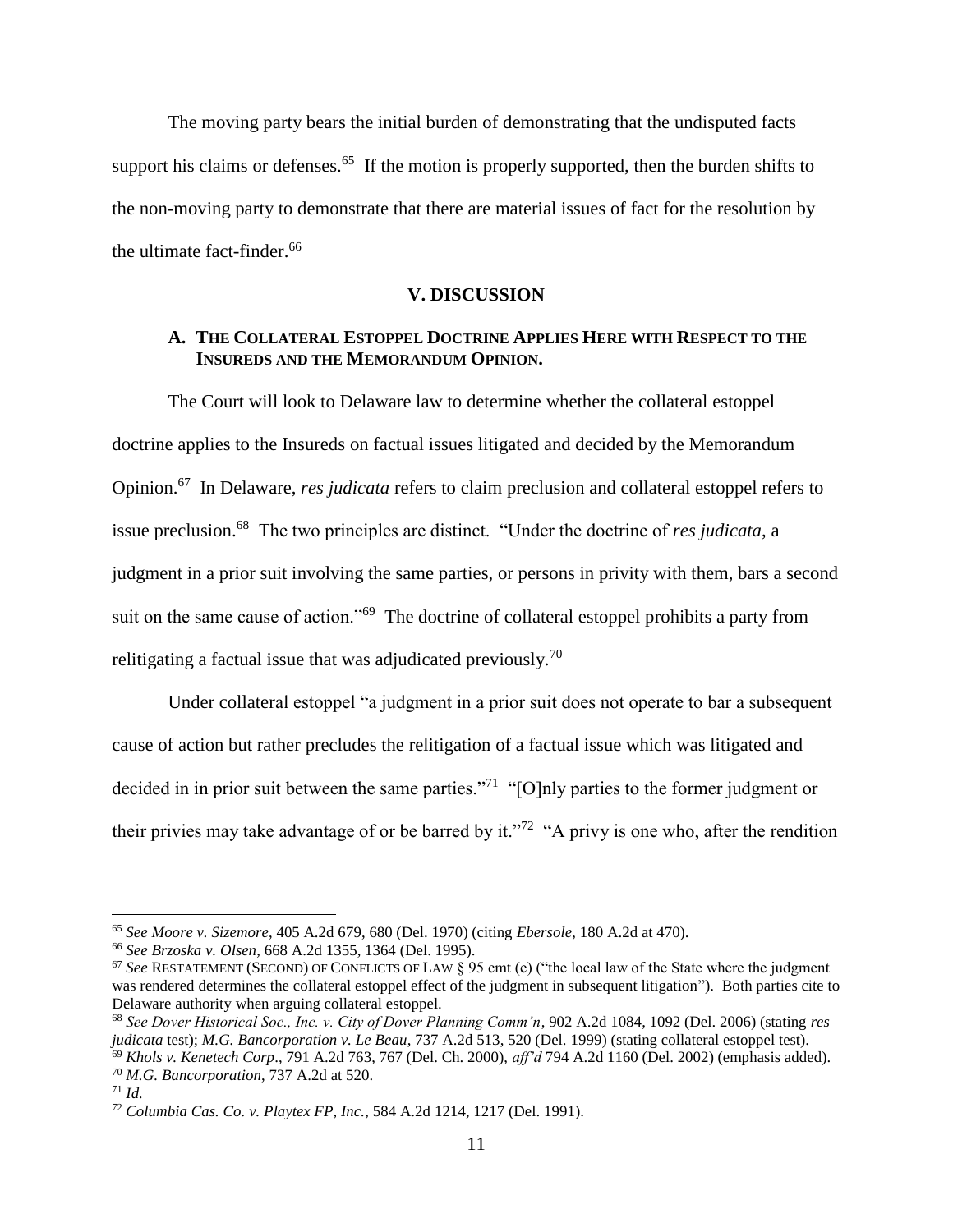of the judgment, has acquired an interest in the subject matter affected by the judgment through or under one of the parties. . . . . . . . . . . . . . . . . The Court expanded the notion and found that "privity, need not be present in order to apply collateral estoppel . . . [if the party] had a full and fair opportunity to present [its] case."<sup>74</sup> In order to adopt the previous court's ruling on an issue, the party wishing to enforce that ruling must show "that (1) a question of fact essential to the judgment (2) be litigated and (3) determined (4) by a valid and final judgment."<sup>75</sup> Further, new issues being estopped must involve a party from the first case and that party must have had a "full and fair opportunity to litigate the issue in the prior action."<sup>76</sup>

Collateral estoppel only prevents particular issues previously litigated from being challenged. In *Stephenson v. Capano Dev., Inc*., the plaintiff filed several claims in the Court of Chancery.<sup>77</sup> The Chancellor refused to consider plaintiff's fraud claim because it was untimely filed.<sup>78</sup> Following this decision, the plaintiff filed suit in the Superior Court based on the defendant's fraud.<sup>79</sup> The Superior Court judge found that any findings of fact would receive collateral estoppel effect, but *res judicata* was inapplicable because the Chancellor did not address the legal merits of the plaintiff's fraud claim for procedural reasons. $80$ 

<sup>73</sup> *Id.* 

<sup>74</sup> *Michell v. Cook*, 2001 WL 1729136, at \*2 (Del. Super. Dec. 10, 2001) (citing *Chrysler Corp., v. New Castle County*, 464 A.2d 75, 79 (Del. Super. 1983)).

<sup>75</sup> *M.G. Bancorporation, Inc. v. Le Beau*, 737 A.2d 513, 520 (Del. 1999).

<sup>76</sup> *Id; Betts v. Townsends, Inc.*, 765 A.2d 531, 535 (Del. 2000).

<sup>77</sup> 462 A.2d 1069, 1070 (Del. 1983).

<sup>78</sup> *Id.*

<sup>79</sup> *Id.*

<sup>80</sup> *Id.* at 1072-73. *See Acierno v. New Castle County,* 679 A.2d 455 (Del. 1996) (Delaware Supreme Court holding that the Court of Chancery was not required to adopt the federal court's determination because "the issues presented to the two courts [were] not the same." Court of Chancery decided a procedural issue. The District Court decided a constitutional issue.). *But see M.G. Bancorporation, Inc.*, 737 A.2d at 520 (finding that relitigation of a court's factual finding rejecting a value of a share was barred by collateral estoppel).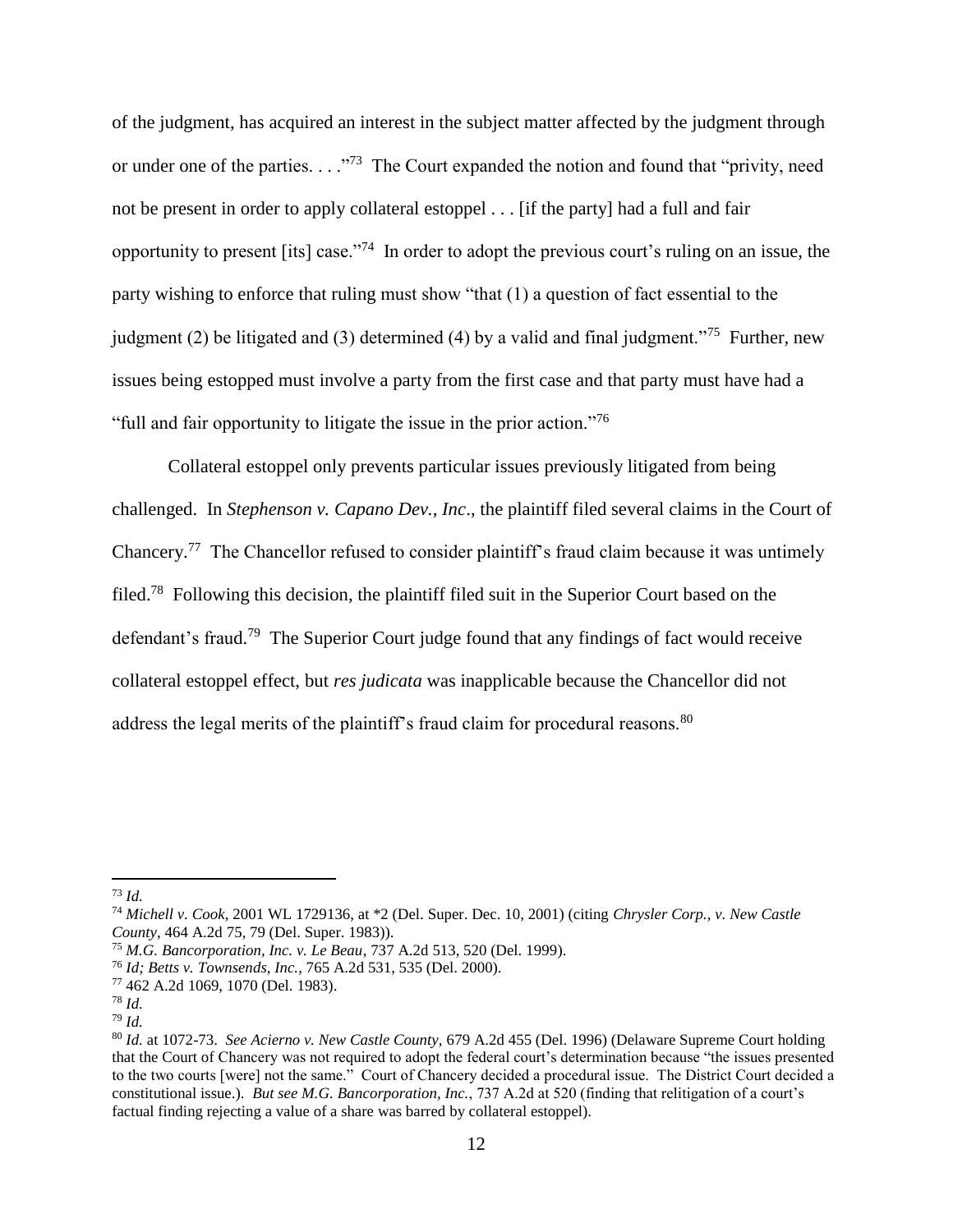Generally, a dismissal with prejudice has the effect of a final adjudication on the merits."<sup>81</sup> When parties "voluntarily dismiss<sup>[]</sup> the action, knowing that they either received the full relief to which they were legally entitled, or that they waived their rights to seek further relief, the dismissal is tantamount to a judgment on the merits."<sup>82</sup> "[F]inality is neither a precise nor a rigid concept."<sup>83</sup> "It is widely recognized that the finality requirement is less stringent for issue preclusion than for claim preclusion."<sup>84</sup> "[F]inality may mean little more than that the litigation of a particular issue has reached such a stage that a court sees no really good reason for permitting it to be litigated again"<sup>85</sup> or include "any prior adjudication of an issue in another action that is determined to be sufficiently firm to be accorded conclusive effect."<sup>86</sup>

The Delaware Supreme Court has found that "once interlocutory rulings achieve finality at the trial level, through incorporation in the final judgment of the trial court, review of those subsidiary rulings must be achieved through a timely appeal of that final order."<sup>87</sup>

The Court put the parties on notice during the May 1, 2017 Scheduling Conference (the "Scheduling Conference") that the Court might apply collateral estoppel with respect to the Memorandum Opinion.<sup>88</sup> During the Scheduling Conference, the Court told the parties that the Court is "not going to re-litigate matters that have been litigated in a case."<sup>89</sup> "The question was whether it's a final non-appealable order, that's different as to whether a judge found a fact after

<sup>89</sup> *Id.* at 15.

<sup>81</sup> *Wash. H. Condominum Assn. of Unit Owners* v. Daystar Sills, Inc., 2017 WL 3412079, at \*22 (Del. Super. Aug. 8, 2017) (quoting *Fields v. Frazier*, 2005 WL 319382, at \*2 (Del. Super. Ct. Nov. 21, 2005)) (internal quotations omitted).

<sup>82</sup> *Fields*, 2005 WL 319382, at \*2.

<sup>83</sup> *In re Natl. Auto Credit, Inc. - Shareholders Litig.*, 2004 WL 1859825, at \*3 (Del. Ch. Aug. 3, 2004).

<sup>84</sup> *Id.* at \*3 n.19 (quoting *Christo v. Padgett*, 223 F.3d 1324, 1339 (11th Cir. 2000)).

<sup>85</sup> *Yucaipa Am. All. Fund I, LP v. SBDRE LLC*, 2014 WL 5509787, at \*12 n.51 (Del. Ch. Oct. 31, 2014) (quoting *Free Speech Coal, Inc. v. Att'y Gen. of U.S.*, 677 F.3d 519, 541 (3d Cir. 2012)).

<sup>86</sup> *Yucaipa,* 2014 WL 5509787, at \*12 n.51 (quoting Restatement (Second) of Judgments § 13).

<sup>87</sup> *Tyson Foods, Inc. v. Aetos Corp.*, 809 A.2d 575, 580 (Del. 2002) (finding that a lengthy opinion on the merits of a party's claim became final under the final judgment rule once the parties consummated the settlement). <sup>88</sup> Reply, Ex. 20.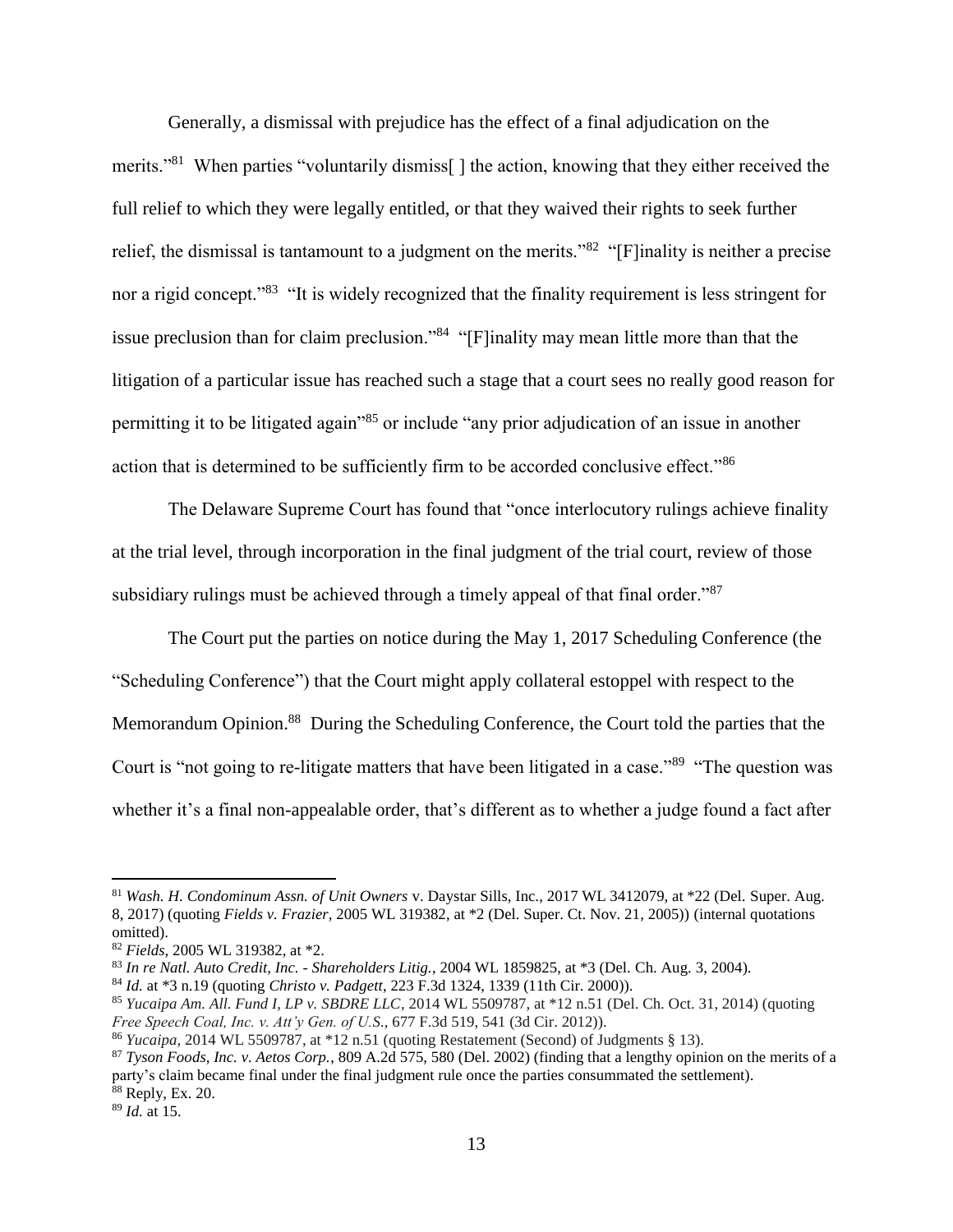hearing it."<sup>90</sup> "[I]t would be at least collateral estoppel, and I'm not going to put in front of a jury a fact that a judge has had on the same question."<sup>91</sup> "That's a big difference between finding that contractually you agreed to a final non-appealable order.  $\dots$ <sup>92</sup> "I'm not going to relitigate an issue that somebody testifies under oath and Vice Chancellor Laster makes findings, a very long specific decision.  $\ldots$ <sup>.93</sup>

Vice Chancellor Laster's Memorandum Opinion is sufficiently firm to be accorded conclusive effect for collateral estoppel. Vice Chancellor Laster issued a 106-page opinion discussing Mr. Murdock's and Mr. Carter's breach of the duty of loyalty after a trial. The trial lasted nine days and involved: (i) the introduction of 1,800 exhibits; (ii) the live testimony of ten fact witnesses and three expert witnesses; (iv) the lodging of twenty-nine depositions; (v) a 419 paragraph pre-trial order; and (vi) pre- and post-trial briefing that totaled 668 pages.<sup>94</sup> Although the Memorandum Opinion may not be sufficient under *res judiciata*, the lengthy opinion goes into detail about the findings of Mr. Murdock's fraudulent activities that breached the duty of loyalty to the shareholders. Vice Chancellor Laster specifically found that "Murdock and Carter's conduct throughout the Committee process . . . demonstrated that their actions were not innocent or inadvertent, but rather intentional and in bad faith."<sup>95</sup> Further, the Memorandum Opinion finds that defendants, including Mr. Murdock, "engaged in fraud."<sup>96</sup>

As to the finality of the Memorandum Opinion, Vice Chancellor Laster ends the Memorandum Opinion by saying that the "parties will confer and advise the court as to any

<sup>94</sup> *Id.* at \*2.

 $\overline{\phantom{a}}$ <sup>90</sup> *Id.* 

<sup>91</sup> *Id.* at 15-16.

<sup>92</sup> *Id.* at 16.

<sup>93</sup> *Id.*

<sup>95</sup> *In re Dole Food Co., Stockholder Litig.*, 2015 WL 5052214, at \*2.

<sup>96</sup> *Id.* at \*46.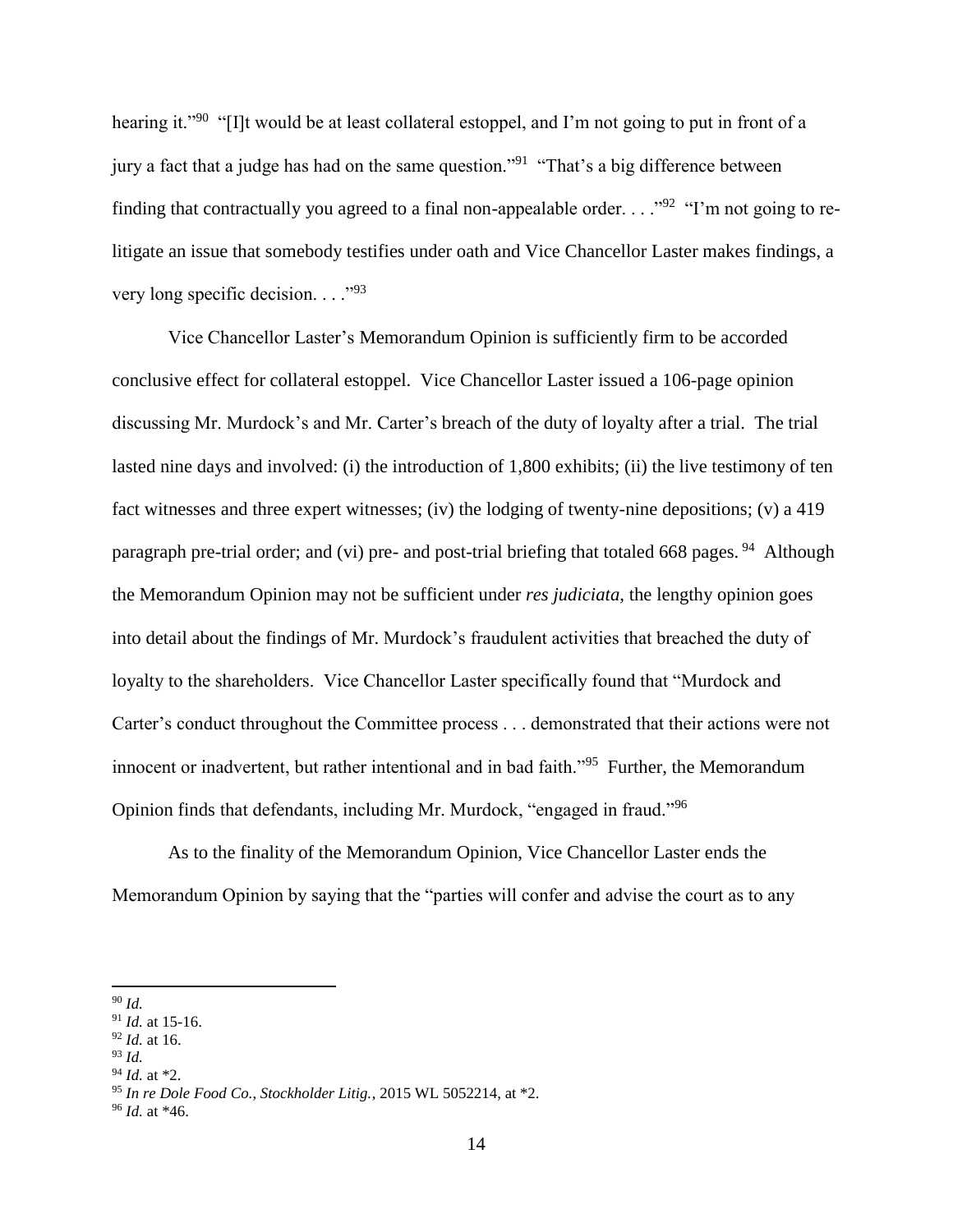issues that remain to be addressed."<sup>97</sup> After Vice Chancellor Laster issued the Memorandum Opinion, the Parties reached the Settlement. The Memorandum Opinion is sufficiently definite to be a final judgment on the merits. The 106 page opinion talks in detail about the scheme used by Mr. Murdock and his co-defendants to drive down the price of Dole. Additionally, the Settlement rendered the Memorandum Opinion final for collateral estoppel.<sup>98</sup>

The Court holds that collateral estoppel *vis a vis* the Memorandum Opinion applies to this civil action and the Motion. First, factual issues relevant to this civil action and the Motion are factual issues decided by the Memorandum Opinion. Second, the Memorandum Opinion is "finally adjudicated" for purposes of collateral estoppel. Third, the Insureds were parties to the litigation memorialized in the Memorandum Opinion. Fourth, the Insureds have had their day in court on the facts addressed in the Memorandum Opinion. For these reasons, the Court will employ collateral estoppel against the Insureds on factual issues determined in the Memorandum Opinion to the extent those factual issues are relevant to issues in this civil action.

## **B. DELAWARE LAW APPLIES TO THIS CIVIL ACTION AND NEITHER DELAWARE LAW NOR DELAWARE PUBLIC POLICY PRECLUDES INDEMNIFICATION HERE.**

#### *i. Choice of Law*

The Policies do not contain a choice of law provision. The Insurers argue that California law applies, noting that Dole's management and board are located in California, and that Mr. Murdock and Mr. Carter are located in California. The Insurers also contend that the underlying facts supporting the Memorandum Decision mostly occurred in California. The Insureds claim that Delaware law applies, arguing that Dole is a Delaware corporation and Mr. Murdock and Mr. Carter were directors and officers of Dole. The Insureds go on to argue that Delaware has a

<sup>97</sup> *Id.* at \*47.

<sup>98</sup> *See Defillipo v. Quarles*, 2010 WL 702310, at \*3 (Del. Super. Feb. 26, 2010) (applying collateral estoppel effect to an order resolving a motion for partial summary judgment).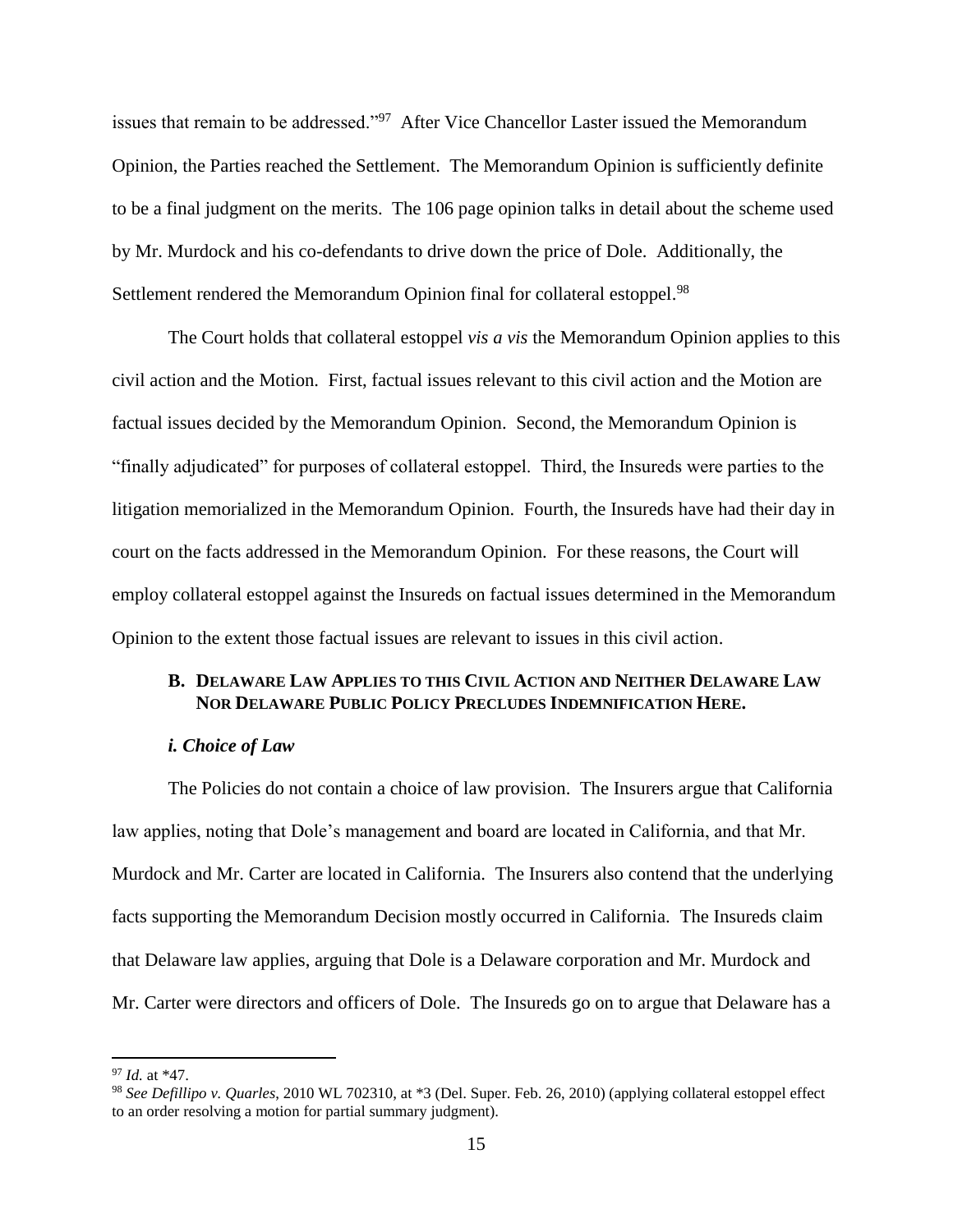direct interest because (i) Dole had the authority to obtain the Policies under Delaware law, 8 *Del. C.* § 145(g), and (ii) Delaware law ultimately determines whether an officer or director has violated duties owed to the company, its shareholders and its investors.

The Court did not address or decide whether Delaware or California law would apply to this civil action in the MTD Opinion. For purposes of the Motion, the Court must make such a determination. As set forth below, the Court holds that Delaware law applies in this civil action.

The first step in a conflict-of-law analysis is to decide whether a conflict truly exists. The Court must compare the competing jurisdictions to determine whether the laws actually conflict on a relevant point."<sup>99</sup> "In determining whether there is an actual conflict, Delaware state courts . . . answer a single and simple inquiry: does application of the competing laws yield the same result?"<sup>100</sup> If the answer is yes, then "the Court should avoid the choice-of-law analysis altogether."<sup>101</sup>

Further, the laws of competing jurisdictions must actually conflict to require an analysis. When one state's laws failed to address a particular issue, it cannot conflict with the laws of another state.<sup>102</sup> Where one state fails to address a particular issue, the Court should apply the settled law.<sup>103</sup>

The parties disagree about what law applies to this case. Plaintiffs argue that California law applies. The Defendants argue that Delaware law applies.

<sup>99</sup> *Vichi v. Koninklijke Philips Electronics, N.V.*, 85 A.3d 725, 773 (Del. Ch. 2014).

<sup>100</sup> *Laugell v. Bell Helicopter Textron, Inc.*, 2013 WL 5460164, at \*2 (Del. Super. Oct. 1, 2013). <sup>101</sup> *Vichi*, 85 A.3d at 773.

<sup>102</sup> *See Mills Ltd. P'ship v. Liberty Mut. Ins. Co.*, 2010 WL 8250837, at \* 4 (Del. Super. Nov. 5, 2010); *Deuley v. DanCorp Int'l, Inc.*, 8 A.3d 1156, 1161 (Del. 2010).

<sup>103</sup> *See Mills Ltd. Partn.*, 2010 WL 8250837, at \*4 (applying Delaware law to exhaustion issue since Delaware's approach to exhaustion is in the mainstream and Virginia law had not addressed the issue before).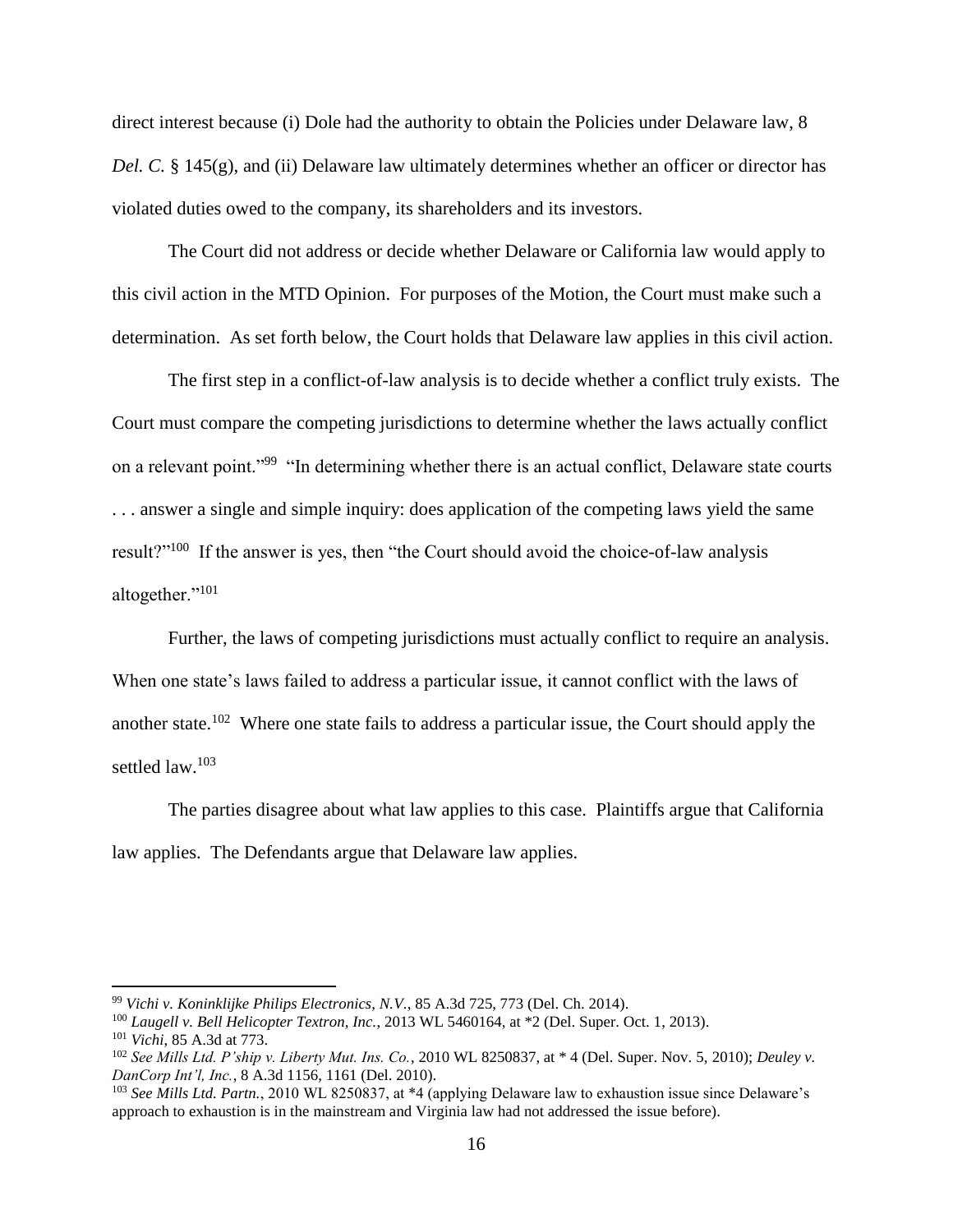As the forum state, Delaware applies its own choice-of-law rules.<sup>104</sup> The Court must use

the most significant relationship test set forth in Restatement (Second) of Conflict of Laws

Section 188.<sup>105</sup> Section 188 provides:

- (1) The rights and duties of the parties with respect to an issue in contract are determined by the local law of the state which, with respect to that issue, has the most significant relationship to the transaction and the parties under the principles stated in [Restatement (Second) of Conflict of Laws] § 6.
- (2) In the absence of an effective choice of law by the parties (see § 187), the contacts to be taken into account in applying the principles of § 6 to determine the law applicable to an issue include:
	- (a) the place of contracting,
	- (b) the place of negotiation of the contract,
	- (c) the place of performance,
	- (d) the location of the subject matter of the contract, and
	- (e) the domicil[e], residence, nationality, place of incorporation and place of business of the parties.

The Court evaluates the contacts based on their relative importance with each particular

issue.  $106$ 

"The state where the thing or the risk is located will have a natural interest in transactions

affecting it."<sup>107</sup> Restatement (Second) of Conflict of Laws  $\S$  6 also enumerates several factors to

relevant to the choice of law:

- (a) the needs of the interstate and international systems,
- (b) the relevant policies of the forum,

<sup>104</sup> *Shook & Fletcher Asbestos Settlement Tr. v. Safety Nat'l Cas. Corp.*, 2005 WL 2436193, at \*2 (Del. Super. Ct. Sept. 29, 2005), *aff'd,* 909 A.2d 125 (Del. 2006).

<sup>105</sup> *Oliver B. Cannon and Son, Inc. v. Dorr–Oliver, Inc.*, 394 A.2d 1160, 1166 (Del. 1978).

<sup>106</sup> RESTATEMENT (SECOND) OF CONFLICT OF LAWS § 188.

<sup>107</sup> *Id.* at § 188, cmt. e.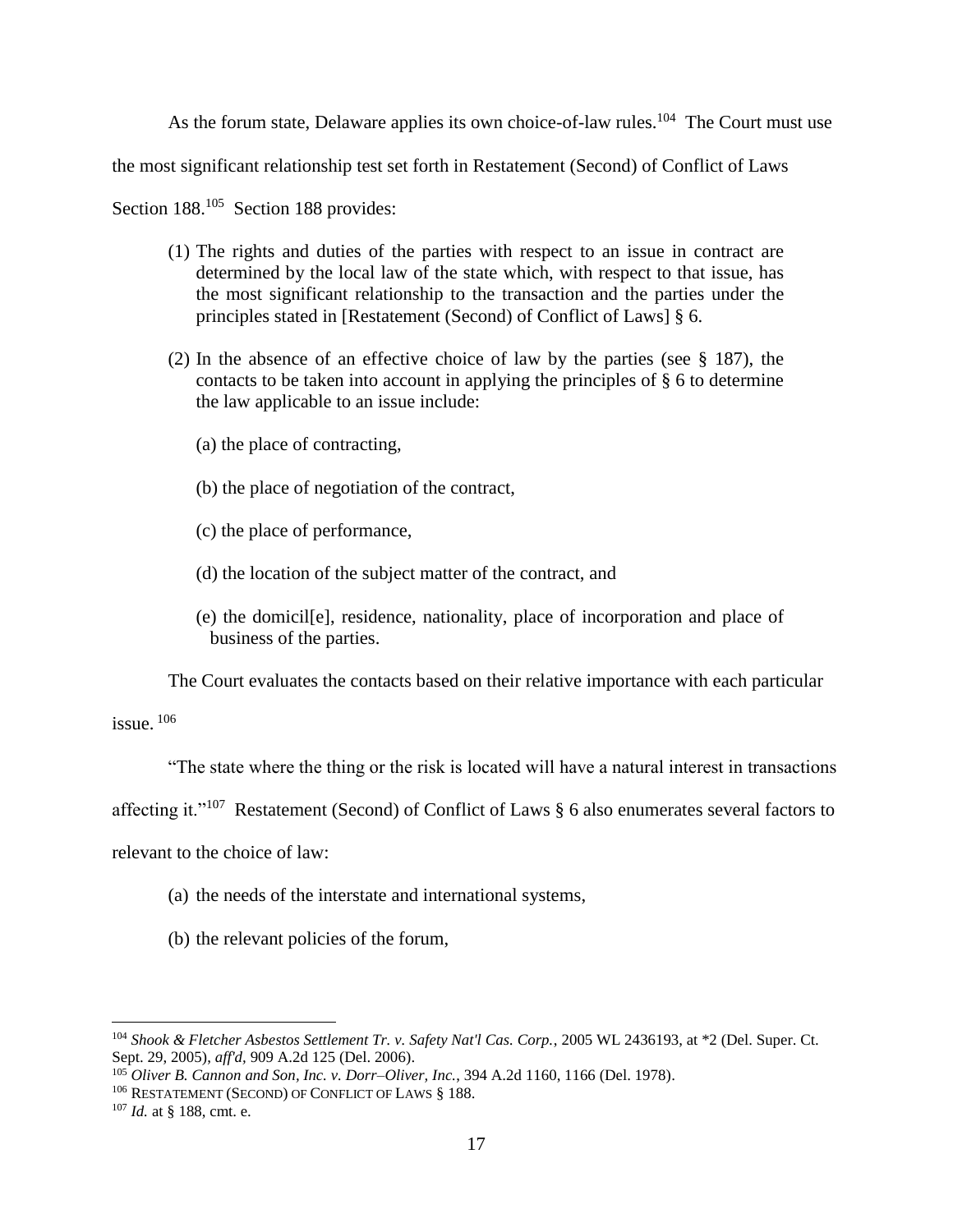- (c) the relevant policies of other interested states and the relative interests of those states in the determination of the particular issue,
- (d) the protection of justified expectations,
- (e) the basic policies underlying the particular field of law,
- (f) certainty, predictability and uniformity of result, and
- $(g)$  ease in the determination and application of the law to be applied.<sup>108</sup>

"In complex insurance cases with risks in multiple states such as this one, Delaware courts have generally held that the most significant factor for the conflict-of-law analysis is the principal place of business of the insured because it is 'the situs which link[s] all the parties together."<sup>109</sup> However, when the "risk is the directors' and officers' honesty and fidelity to the corporation, and the choice of law is between the headquarters or the state of incorporation, the state of incorporation has the most significant relationship."<sup>110</sup> The Court notes that the first legal principle relied upon involves insurance cases with general comprehensive liability policies. The second legal principle is a situation, like the one here, involving director and officer liability insurance coverage.

Delaware and California law conflict regarding whether an insurance policy covers a director or officer's willful or wanton actions.<sup>111</sup> As the Insurers note, Cal. Ins. Code § 533

 $108$  *Id.* at § 6.

<sup>109</sup> *Catlin Specialty Ins. Co. v. CBL & Assoc. Properties, Inc.*, 2017 WL 4784432, at \*5 (Del. Super Sept. 20, 2017) (citing *Monsanto Co. v. Aetna Cas. & Sur. Co.*, 1991 WL 236936 (Del. Super. Ct. Oct. 29, 1991)). *See also Liggett Group Inc. v. Affiliated RM Ins. Co.*, 788 A.2d 134 (Del. Super. 2001)(providing in depth analysis of complex insurance case with risks in multiple states).

<sup>110</sup> *Mills Ltd. Partn. v. Liberty Mut. Ins. Co.*, C.A. No. 09C-11-174 FSS, 2010 WL 8250837, at \*6 (Del. Super. Nov. 5, 2010); *see also* 11 *Del. C.* § 3114 (every resident or nonresident who "accepts election or appointment as a director, trustee or member of the governing body of a corporation organized under the laws of this state . . . shall by such acceptance" authorize the registered agent or Secretary of State to accept service on behalf of the director, trustee or member and such acceptance shall be the equivalent of service made upon the director, trustee or member within the state). *But see Catlin Specialty Ins. Co. v. CBL & Assoc. Properties, Inc.*, 2017 WL 4784432, at \*1, 4-5 (Del. Super. Sept. 20, 2017) (applying the law of the state of incorporation for the insurance policy protecting the company from a fraudulent scheme to overcharge consumers not involving a D&O policy). *<sup>111</sup> See Part VI.B.*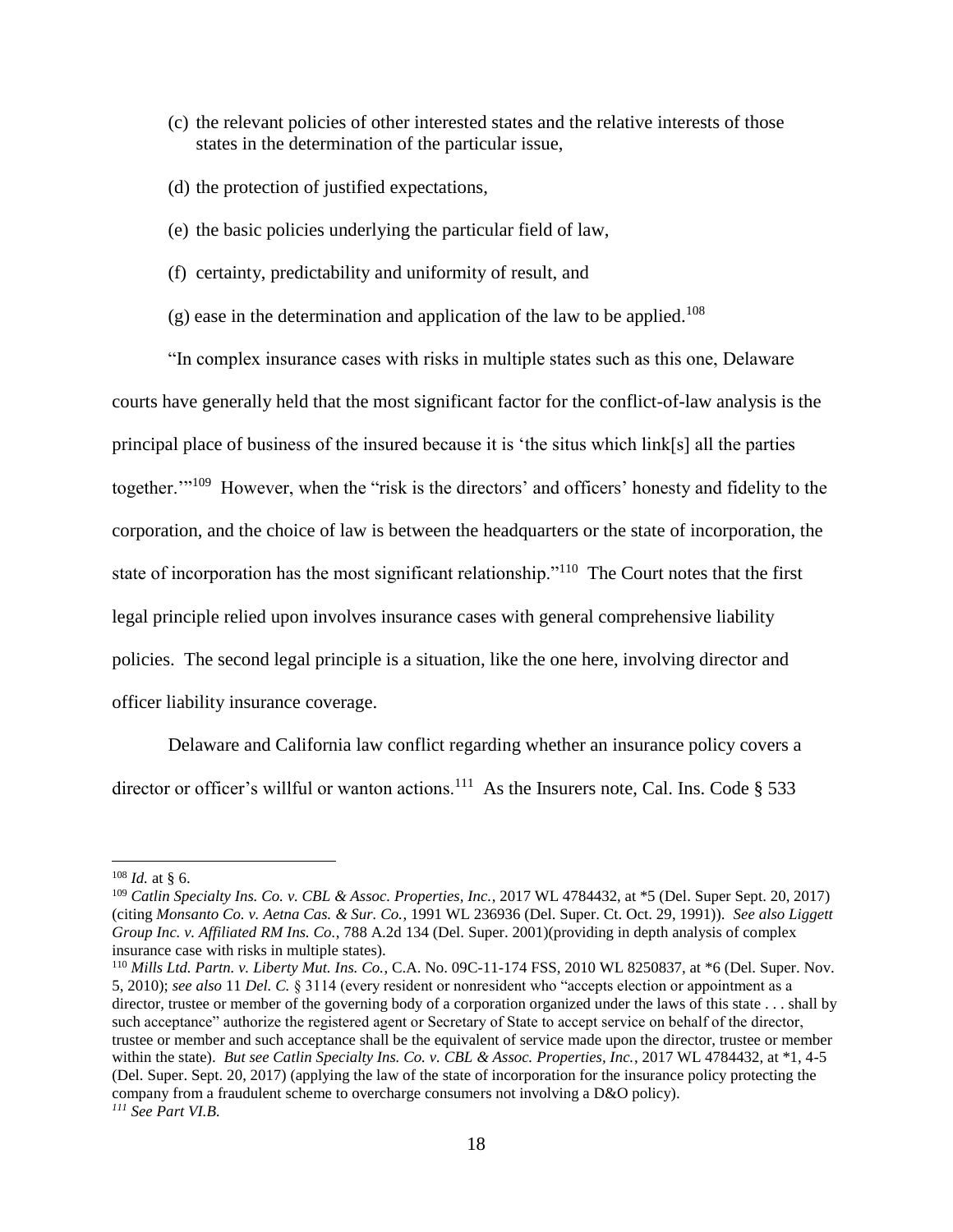("Section 533") provides that "[a]n insurer is not liable for a loss caused by the willful act of the insured's agents or others." Section 533 is "an implied exclusionary clause which by statute is to be read into all insurance policies," regardless of the policy's language.<sup>112</sup> The Insurers rely upon Section 533 and the Memorandum Opinion, and contend that the Insureds have committed fraud to affect the purchase price of stock and the Insurers cannot be liable for a loss related to that fraud.

Delaware does not have a statute similar to Section 533. However, Delaware law does provide that:

…a corporation shall have the power to purchase and maintain insurance on behalf of any person who is or was a director, officer, employee or agent of the corporation, . . . *against any liability* asserted against such person and incurred by such person in any such capacity, or arising out of such person's status as such, whether or not the corporation would have the power to indemnify such person against such liability under this section.  $^{113}$ 

Under Delaware law, therefore, a corporation is permitted to purchase insurance against any liability asserted against an officer or director even when the corporation would not be able to otherwise indemnify that person under 8 *Del. C.* § 145. This would include insurance for a breach of the duty of loyalty—the determination made in the Memorandum Opinion.

The Insurers rely heavily on *Liggett Group Inc. v. Affiliated FM Ins. Co.*<sup>114</sup> That is a very well-reasoned opinion and strong authority on the issue of choice of law in complex insurance coverage situations. *Liggett* involves defense and indemnification claims arising out of more than one-thousand tobacco health related claims filed throughout the United States.<sup>115</sup> However, *Liggett* discusses choice of law as it relates to general comprehensive liability policies and not an officer and director insurance policy.<sup>116</sup>

*<sup>112</sup> J.C. Penny Cas. Ins. Co. v. M.K.,* 278 Cal. Rptr. 64, 69 (1991), cert. denied, 502 U.S. 902 (1991).

*<sup>113</sup>* 8 *Del. C.* § 145(g) (emphasis added).

<sup>114</sup> 788 A.2d 134 (Del. Super. 2001).

<sup>115</sup> *Id*. at 136.

<sup>116</sup> *Id*.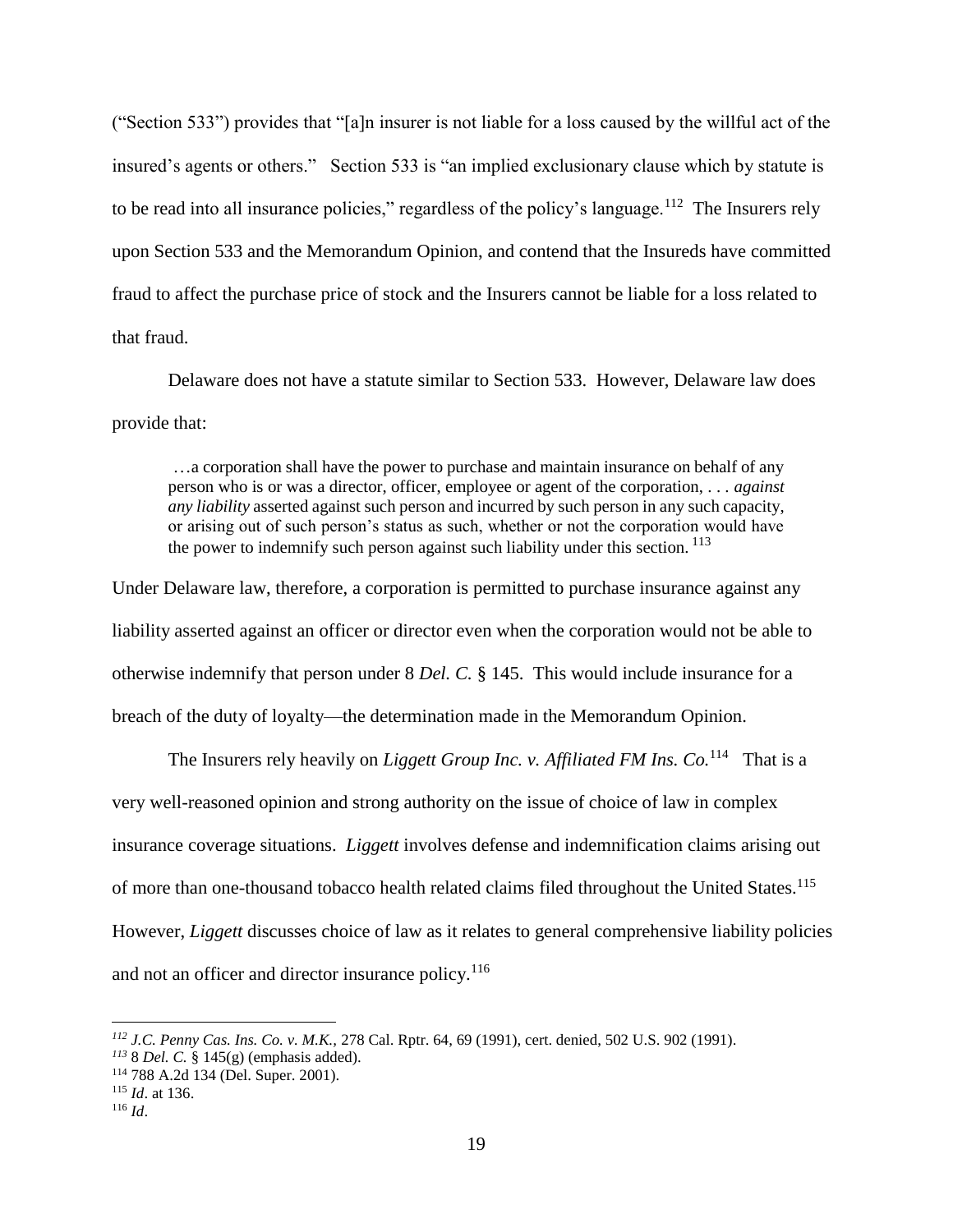The Court finds that the better authority for this situation is *Mills Ltd. Partnership v.* 

Liberty Mut. Ins. Co.<sup>117</sup> Mills Ltd. Partnership addresses the choice of law issue in the context of an officer and director insurance policy.<sup>118</sup> The underlying loss involved the officers and directors of Mills Ltd. Partnership ("Mills") using their positions to defraud investors in various ways, including lying about Mills' financial pictures.<sup>119</sup> Mills eventually admitted massive fraudulent overstatements of income, shareholders' equity and partners' capital for close to six years.<sup>120</sup>

 In *Mills Ltd. Partnership,* the Court needed to determine whether Virginia or Delaware law applied.<sup>121</sup> Mills was a Delaware corporation. Mills' headquarters was in Virginia and, most likely, Virginia was where most of the fraud occurred. As in this case, the insurance companies failed to provide a choice of law provision in the policy. The Court undertook a choice of law analysis using the Restatement.<sup>122</sup> The Court held that:

When the insured risk is the directors' and officers' "honesty and fidelity" to the corporation, and the choice of law is between the headquarters or the state of incorporation, the state of incorporation has the most significant relationship.<sup>123</sup>

The Court found that Mills insured its officers and directors under Delaware law—8 *Del. C.* §  $145(g)$ .<sup>124</sup> The Court noted that, ultimately, Delaware law would determine whether an officer or director had breached a duty owed to Mills, Mills' shareholders, and Mills' investors.<sup>125</sup> Unlike *Liggett*, the Court noted that the underlying suit did not involve products

- $121$  *Id.*, at  $*5-6$ .
- <sup>122</sup> *Id*.
- $123$  *Id.*, at  $*6$ .
- <sup>124</sup> *Id.*
- <sup>125</sup> *Id*.

<sup>117</sup> C.A. No. 09C-11-174 FSS, 2010 WL 8250837 (Del. Super. Nov. 5, 2010).

<sup>118</sup> *Id*., at \*1.

 $119$  *Id.*, at \*2. <sup>120</sup> *Id*.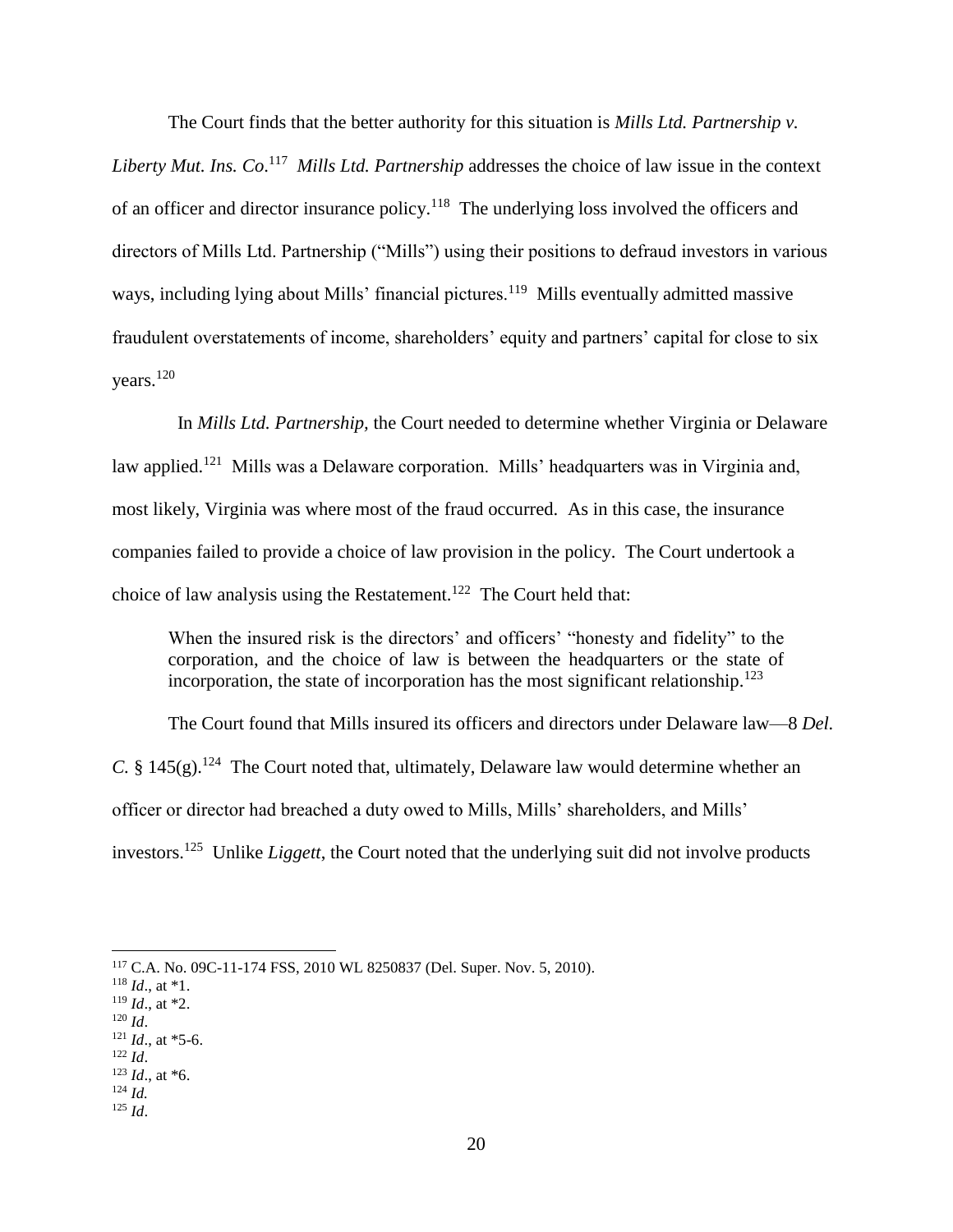liability, consumer fraud or an embezzlement situation.<sup>126</sup> In *Mills Ltd. Partnership*, the Court found that the place of incorporation is a more significant contact because "[w]hen the conduct of a corporation's directors and officers is centrally implicated, the place of incorporation is important."<sup>127</sup>

In this case, the Policies covered directors, officers and corporate liability. The Policies do not contain a choice of law provision. In addition, Dole is a Delaware corporation and Mr. Murdock and Mr. Carter are directors and officers of a Delaware corporation. The suit was brought by stockholders of Dole in the Chancery Court. The situs of Dole's stock is Delaware.<sup>128</sup> The Chancery Court applied Delaware law in holding that the duty of loyalty had been breached and that the value of Dole's stock had been artificially decreased due to fraudulent conduct. Under these facts, Delaware and not California has the more significant interest and Delaware law will apply in this civil action

# *ii. Delaware Public Policy Does Not Prohibit Insurers from Paying for Insureds' Fraud*

A court may not enforce an insurance provision that is contrary to Delaware public policy.<sup>129</sup> A court will not void an otherwise valid contract provision based on public policy "in the absence of clear indicia that such a policy actually exists."<sup>130</sup> The Court has found no Delaware decision that holds that a corporation cannot obtain directors and officers liability

<sup>126</sup> *Id.*

<sup>&</sup>lt;sup>127</sup> *Id.* ("Although Virginia also allows its corporations to insure themselves and their directors and officers, Virginia has, at best, an indirect interest in whether Delaware corporations insure their directors and officers. Again, the point is that Liberty Mutual insured Mills's directors and officers under Delaware law. Those directors and officers caused a Delaware corporation to defraud its investors, which made the corporation liable and triggered the corporation's D & O policy. In a case like this, what difference does headquarters' location make to the company or the people involved?").

<sup>128</sup> 8 *Del. C.* § 169.

<sup>129</sup> *See J.S. Alberici Construction Co. v. Mid-West Conveyor Co.*, 750 A.2d 518 (Del. 2000).

<sup>130</sup> *Whalen v. On-Deck, Inc.*, 514 A.2d 1072, 1074 (Del. 1986).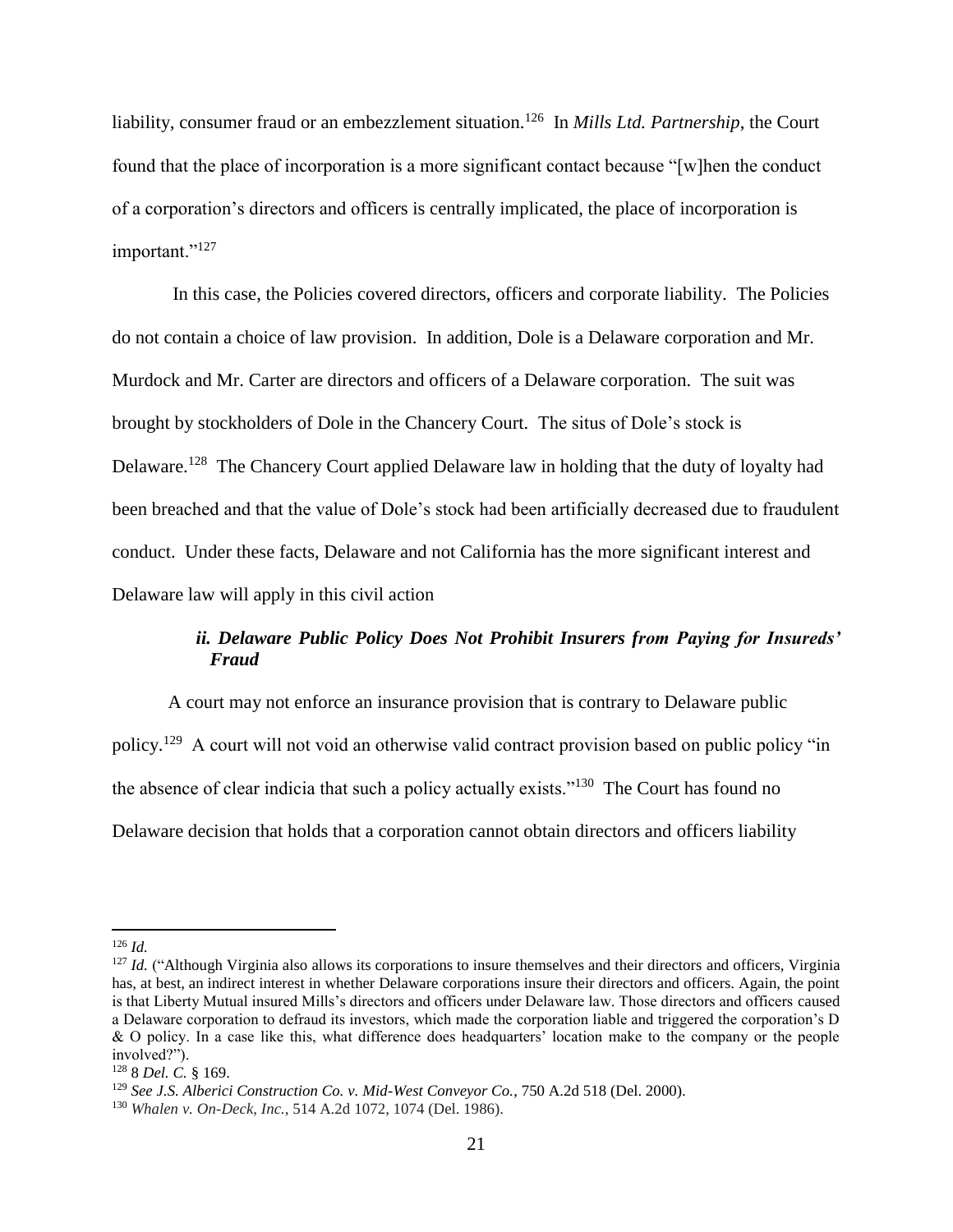insurance that covers breach of loyalty based on fraud.<sup>131</sup> Moreover, Section 145 $(g)$  of Title 8 of the Delaware Code provides that a corporation has the power to purchase and maintain insurance on behalf of directors and officers against any liability that could be asserted against them.<sup>132</sup>

In *Whalen v. ON-Deck, Inc.*, the Delaware Supreme Court found that Delaware public policy did not prohibit insurance provisions that cover punitive damages.<sup>133</sup> The Court reasoned that although the "purposes of punitive damages would be frustrated if such damages were insurable, we cannot infer from that concern a policy against such insurance."<sup>134</sup> A person insured for punitive damages could be "punished through higher insurance premiums or the loss of insurance altogether."<sup>135</sup> Finally, a court will not void an otherwise valid provision in "the absence of clear indicia that such a policy actually exists."<sup>136</sup>

In this case, any alleged fraud would be reckless or knowing conduct.<sup>137</sup> Although it may strain public policy to allow a director to collect insurance on a fraud, it does not appear to explicitly prohibited by Delaware statutory law. In fact, the *Whalen* court found that public policy did not prohibit insurance companies from covering punitive damages. Punitive damages

<sup>131</sup> While the issue was not addressed in *Mills Ltd. Partnership*, the insureds were seeking indemnification for breach of loyalty based upon fraudulent concealment. Although not addressed, the Court did not hold that indemnification was not available due to the breach of loyalty, and none of the excess layer insurers sought to avoid coverage on a public policy argument. In fact, the primary coverage insurers indemnified the insureds. *See Mills Ltd. Partnership*, 2010 WL 8250837, at \*1-4.

<sup>132</sup> 8 *Del. C.* §145(g).

<sup>133</sup> *Whalen*, 514 A.2d at 1074.

<sup>134</sup> *Id.*

<sup>135</sup> *Id.*

<sup>136</sup> *Id*; *see also J.S. Alberici*, 750 A.2d at 520-21 (finding that a contractual provision requiring anyone to indemnify another party for the other party's own negligence in a contractor/subcontractor relationship violates Delaware public policy because the statute explicitly states that such action "is against public policy and is void and unenforceable."); *Yoder v. Delmarva Power & Light Co.*, 2003 WL 26066796, at \*4 (Del. Super. Dec. 31, 2003) (distinguishing the case, because "no statute specifically provided that such provisions were against public policy and void and unenforceable. . . .").

<sup>137</sup> *See Hauspie v. Stonington Partners, Inc.*, 945 A.2d 584, 586 (Del. 2008) (listing the elements of fraud as: "(1) a false representation, usually one of fact . . .; (2) the defendant's knowledge or belief that the representation was false, or was made with reckless indifference to the truth; (3) an intent to induce the plaintiff to act or to refrain from acting; (4) the plaintiff's action or inaction taken in justifiable reliance upon the representation; and (5) damage to the plaintiff as a result of such reliance.").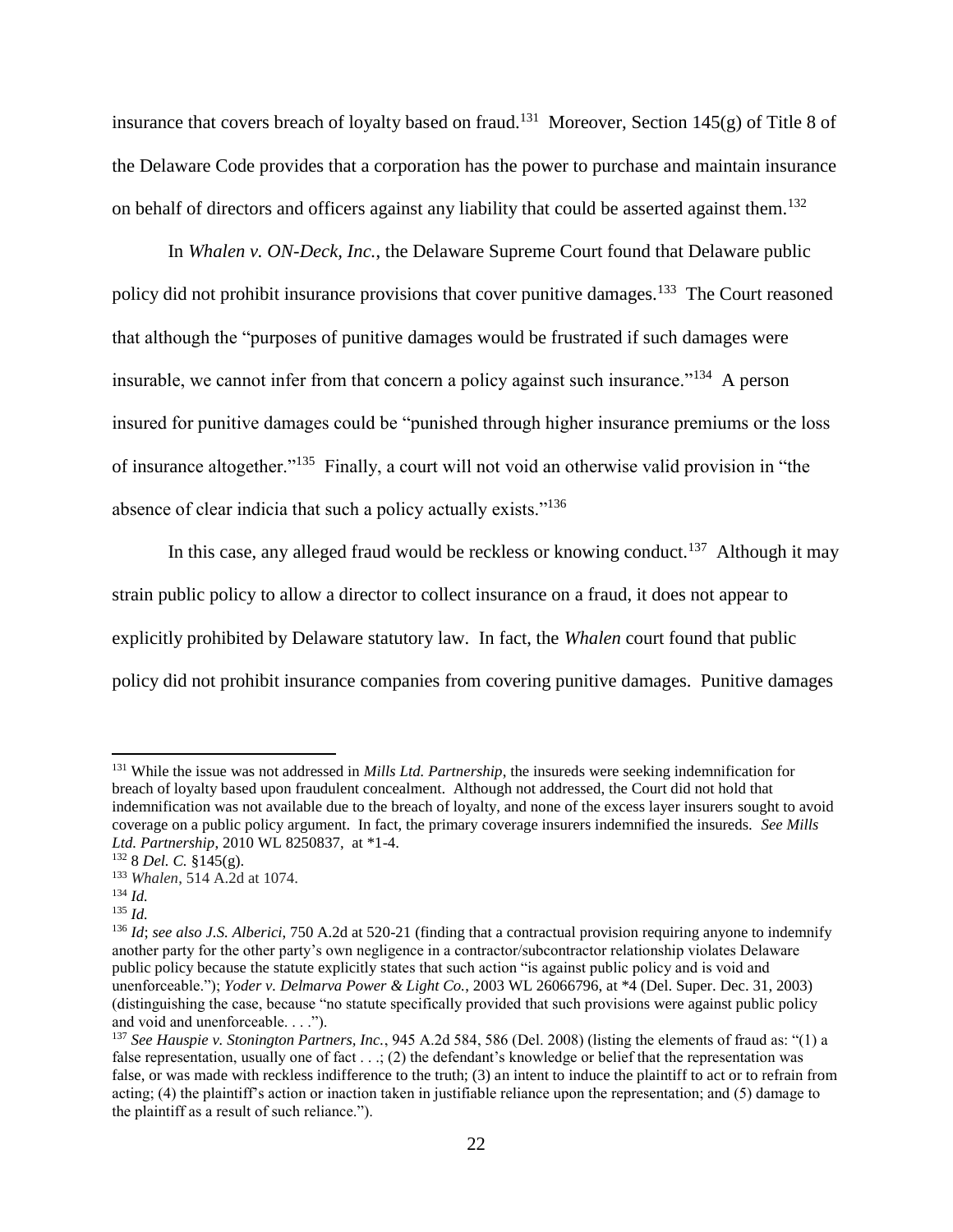are awarded for willful or wanton actions.<sup>138</sup> Therefore, Delaware public policy does not clearly prohibit Insurers from indemnifying the Insureds' fraud. As such, the Court will not grant the Motion on a claim that indemnification would violate Delaware public policy.

# **C. SUMMARY JUDGMENT IS PREMATURE ON THE ISSUES OF PRIOR WRITTEN CONSENT, COOPERATION AND THE BAD FAITH COUNTERCLAIM**

# *i. Under Delaware Law, the Insurers Have Not Shown Sufficient Prejudice From the Insureds' Violation of the Written Consent Provision to obtain judgment at this stage of the proceedings.*

This Court discussed how to construe an insurance policy in the MTD Decision.<sup>139</sup>

Insurance policies "are construed as a whole, to give effect to the parties' intentions."<sup>140</sup> In other words, the Court is to interpret the insurance policy through a reading of all of the relevant provisions of the contract as a whole, "and not on any single passage in isolation."<sup>141</sup> Moreover, an interpretation that gives effect to all the terms of an insurance policy is preferable to any interpretation that would result in a conclusion that some terms are uselessly repetitive.<sup>142</sup> The Court is also to interpret an insurance policy in a manner that does not render any provisions "illusory or meaningless."<sup>143</sup>

Where the language of an insurance policy is "clear and unambiguous, the parties' intent is ascertained by giving the language its ordinary and usual meaning."<sup>144</sup> Ambiguous insurance policy language is construed in the insured's favor—*i.e.*, under the doctrine of *contra proferentem*, the language of an insurance policy must be construed most strongly against the

l

<sup>138</sup> *Jardel Co., Inc. v. Hughes*, 523 A.2d 518, 530 (Del. 1987).

<sup>139</sup> *See Murdock*, 2016 WL 7414218, at \*4.

<sup>140</sup> *AT&T Corp. v. Faraday Capital Ltd.*, 918 A.2d 1104, 1108 (Del. 2007).

<sup>141</sup> *O'Brien v. Progressive Northern Ins.*, 785 A.2d 281, 287 (Del. 2001). *See also Chicago Bridge & Iron Co. N. U, v. Westinghouse Elec. Co.*, 166 A.3d 912, 912 (Del. 2017).

<sup>142</sup> *O'Brien,* 785 A.2d at 287.

<sup>143</sup> *Id.* (*quoting* from *Sonitrol Holding Co. v. Marceau Investissements*, 607 A.2d 1177, 1183 (Del. Super. 1992)).

<sup>144</sup> *Faraday Capital Ltd*., 918 A.2d at 1108.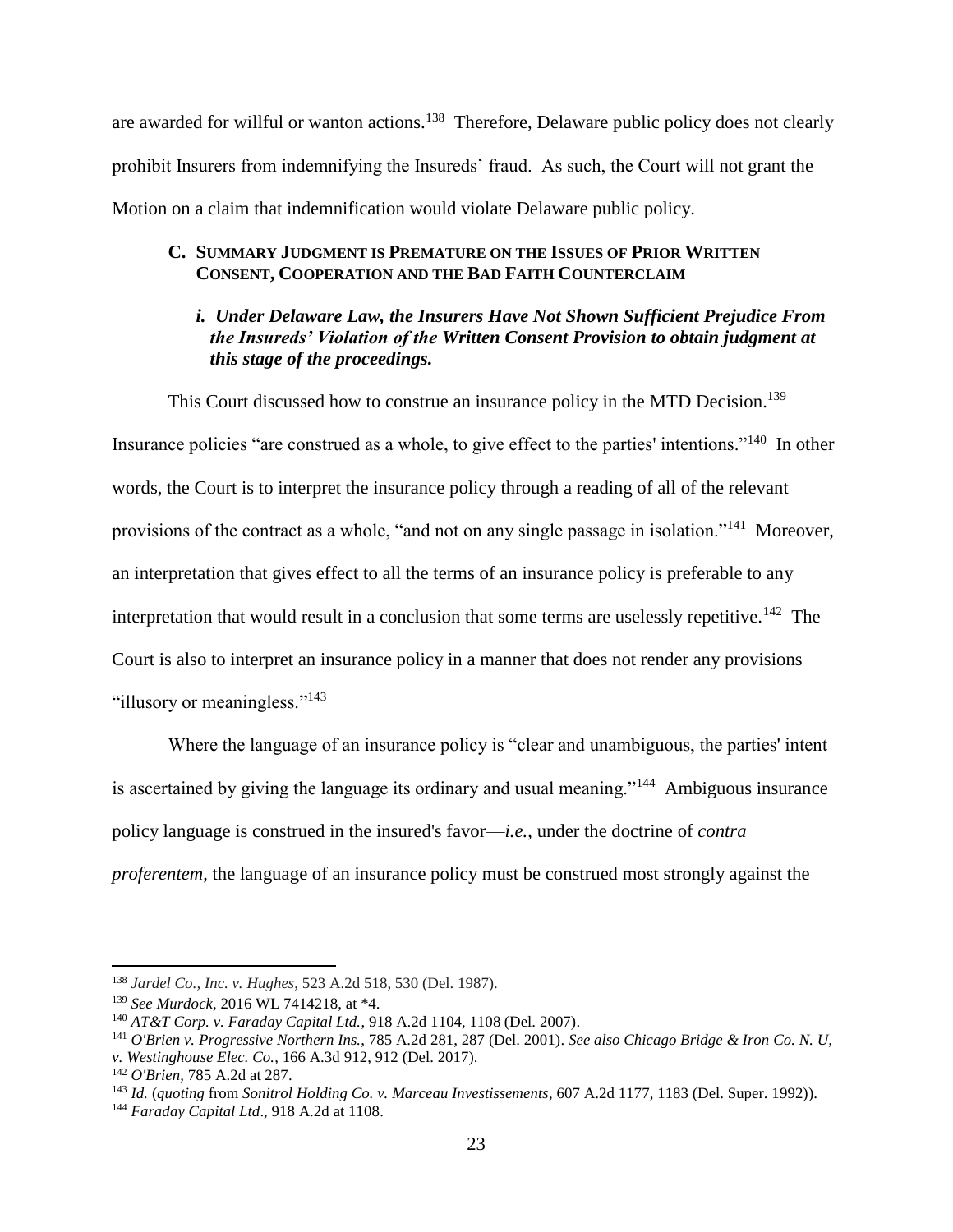insurance company that drafted the policy.<sup>145</sup> This is because insurance contracts are contracts of adhesion.<sup>146</sup> An insurance policy is ambiguous when the provisions at issue "are reasonably or fairly susceptible of different interpretations or may have two or more different meanings."<sup>147</sup> An insurance policy is not ambiguous merely because the parties do not agree on the proper construction.<sup>148</sup>

Coverage language is interpreted broadly to protect the insured's objectively reasonable expectations.<sup>149</sup> Exclusionary clauses, on the other hand, are "accorded a strict and narrow construction."<sup>150</sup> Even so, courts will give effect to exclusionary language where it is found to be "specific," "clear," "plain," "conspicuous" and "not contrary to public policy."<sup>151</sup> The Court also recognizes that case law exists that permits judicial application of the reasonable expectation doctrine to fulfill an insured's expectations even where those expectations contravene the unambiguous, plain meaning of exclusionary clauses.<sup>152</sup>

The Policy states that "[i]t shall be the Insureds' duty and not the Insurer's duty to defend Claims, including the investigation and evaluation of any Shareholder Derivative Demand."<sup>153</sup>

<sup>145</sup> *O'Brien*, 785 A.2d at 288; *see also Weiner v. Selective Way Ins. Co.*, 793 A.2d 434, 440 (Del. Super. 2002); *AIU Insurance Co.*, 729 P.2d at 1264–65.

<sup>146</sup> *See State Farm Mut. Auto. Ins. Co. v. Johnson*, 320 A.2d 345, 347 (Del. 1974) (holding that an insurance contract is "an adhesion contract, not a truly consensual agreement."). *See also J.C. Penney Cas. Ins. Co. v. M.K.*, 804 P.2d 689, 694, n. 9 (Cal. 1991) ("The premise of the strict-construction rule is that an insurance policy is an adhesion contract drafted by the insurer[.]").

<sup>147</sup> *Weiner,* 793 A.2d at 440*; see also Waller v. Truck Ins. Exchange, Inc.*, 900 P.2d 619, 627 (Cal. 1995). <sup>148</sup> *O'Brien*, 785 A.2d at 288; s*ee also Waller,* 900 P.2d at 627 ("Courts will not strain to create an ambiguity where

none exists.").

<sup>149</sup> *AT&T Corp. v. Clarendon Am. Ins. Co.*, C.A. No. 04C–11–167(JRJ), 2006 WL 1382268, at \*9 (Del. Super. April 25, 2006), *rev'd in part on other grounds*, *AT&T Corp. v. Faraday Capital Ltd.*, 918 A.2d 1104 (Del. 2007). *See also Safeco Ins. Co. of America,* 28 P.3d at 893.

<sup>150</sup> *AT&T Corp.,* 2006 WL 1382268, at \*9; s*ee also E.M.M.I. Inc. v. Zurich American Ins. Co.,* 84 P.3d 385, 389 (Cal. 2004).

<sup>151</sup> *AT&T Corp.*, 2006 WL 1382268, at \*9; *see also MacKinnon v. Truck Ins. Exchange,* 73 P.3d 1205, 1213 (Cal. 2003).

<sup>152</sup> *AT&T Corp.*, 2006 WL 1382268, at \*9, n. 123 (citing and reviewing cases that utilized the "reasonable expectation doctrine").

 $153$  Motion, Ex 1.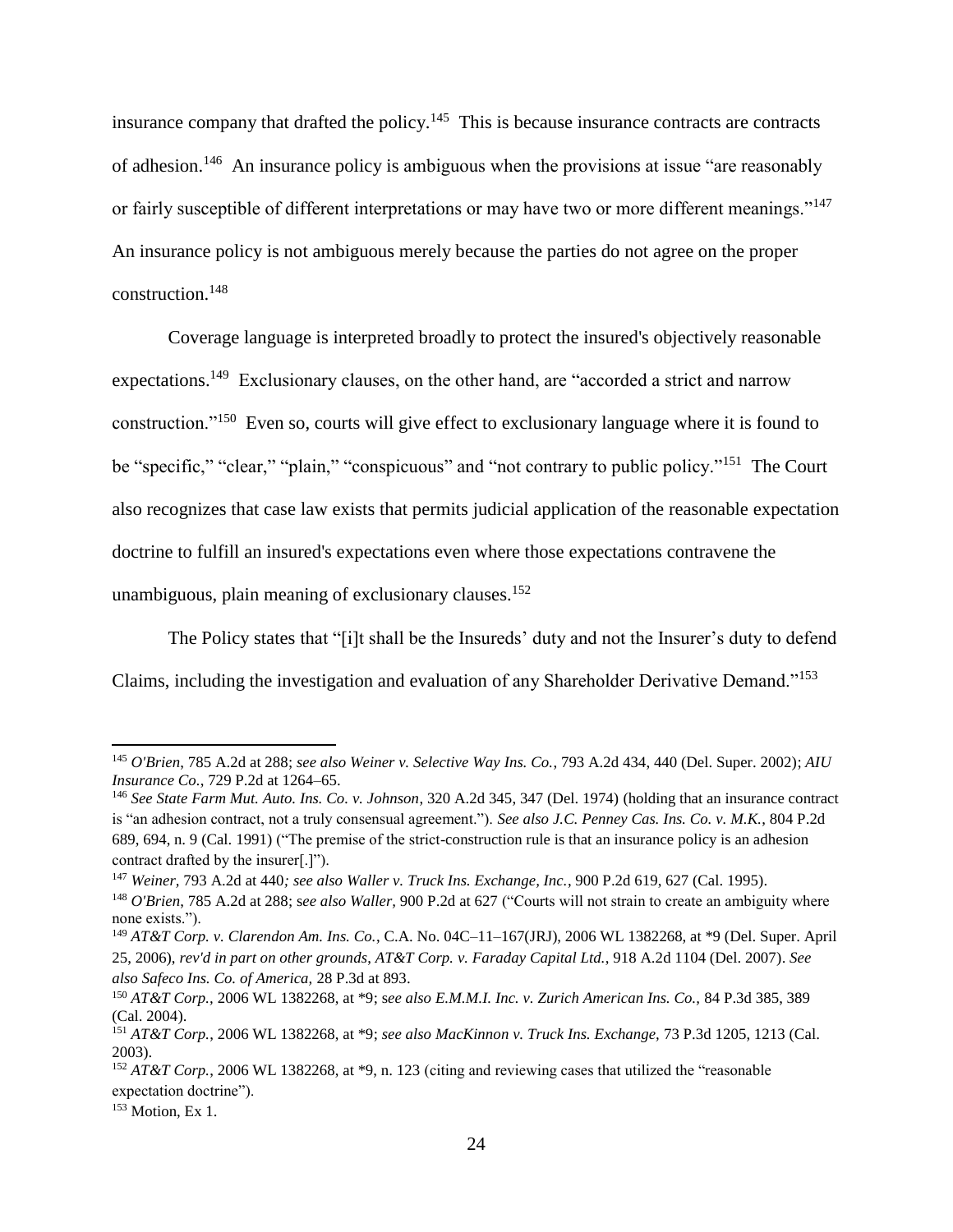Further, "Insureds shall not settle any Claim, select any defense counsel, incur any Defense Costs, admit or assume any liability, stipulate to any judgment without the Insurer's prior written consent, which shall not be unreasonably withheld, or otherwise assume any contractual obligation."<sup>154</sup>

Consent to settle provisions do not provide an insurer an absolute right to veto a reasonable settlement.<sup>155</sup> Rather, the main purpose of the consent provision is to protect the insurer from prejudice.<sup>156</sup> An insurer is not free from liability in an "absence of a showing that the breach caused the insurer to suffer prejudice."<sup>157</sup>

A party may demonstrate prejudice on the face of pleadings.<sup>158</sup> If there are issues of material fact, the Court may find a presumption of prejudice that is rebuttable and is not properly resolved conclusively on a motion for summary judgment.<sup>159</sup> However, the Court may find a lack of prejudice on a motion for summary judgment.<sup>160</sup>

The Insurers have demonstrated that they did not provide prior written consent to the Settlement or the San Antonio Action Settlement. However, the Insurers have not shown prejudice. Moreover, there may be a factual issue as to whether prior written consent was unreasonably withheld. The Insurers argue that the Insured prejudiced the Insurers by settling the claim for 100% of the value of the case. However, the Insurers have not shown how they would have settled the case differently or what would have changed if they had been involved in

<sup>154</sup> *Id.*

<sup>155</sup> *Sun-Times Media Group, Inc. v. Royal & Sunalliance Ins. Co. of Canada*, 2007 WL 1811265, at \*12 (Del. Super. June 20, 2007).

<sup>156</sup> *Id.* 

<sup>157</sup> *Allstate Ins. Co. v. Fie*, 2006 WL 1520088, at \*3 (Del. Super. Mar. 9, 2006).

<sup>158</sup> *Id.* at \*4 (citing *Hall v. Allstate Ins. Co.*, 1985 WL 1137299 (Del. Super. Jan. 11, 1985)).

<sup>159</sup> *Id.*

<sup>160</sup> *U-Haul Co. of Penn. v. Utica Mut. Ins. Co.*, 2013 WL 1726192, at \*4 (D.Del. Mar. 28, 2013), *aff'd*, 565 Fed. Appx. 87 (3d Cir. 2014).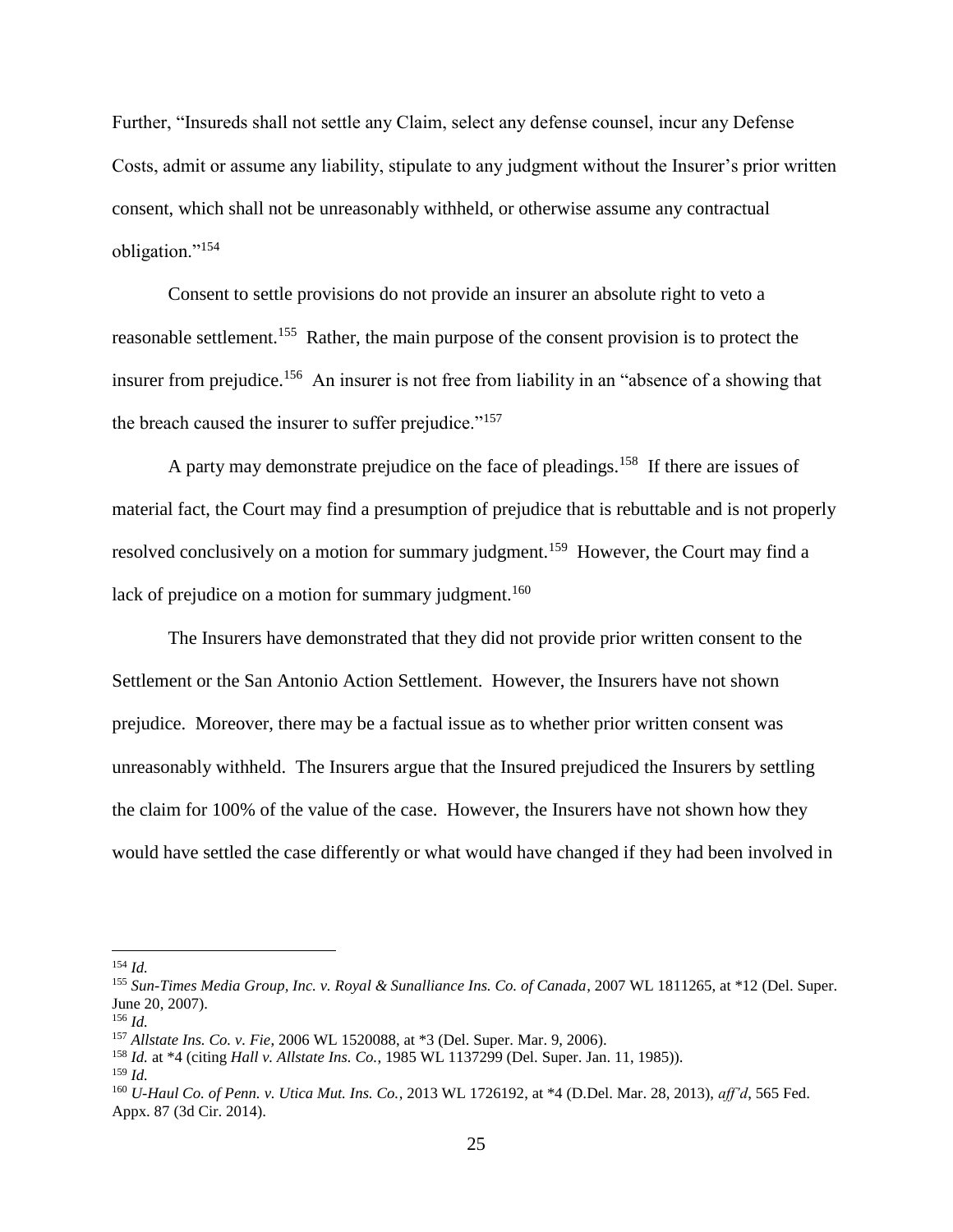the case from the beginning. Further, the Insureds argue that they put the Insurers on notice and that the Insurers failed to take any action relating to the litigation and settlements.

The Insured argue that they sent letters and emails to update the insurers on the progress of the settlement negotiations.<sup>161</sup> Further, the Insureds asked the Insurers to fund a settlement, confirm that the Insurers had no objections to the settlement, and inform the Insureds of any concerns.

## *ii. The Record is not Developed Enough to Grant Judgment on Issues Relating to the Cooperation Clause*

The Cooperation Clause states: "Insureds shall provide the Insurer with all information, assistance and cooperation which the Insurer reasonably requests and shall do nothing that may prejudice the Insurer's potential or actual rights of recovery with respect to Loss paid on account of a Claim."<sup>162</sup>

Cooperation clauses are "material to the insurance contract and a substantial breach of the provision by the insured provides a legitimate defense to the insurer if factually proven."<sup>163</sup> Cooperation clauses are meant to "prevent collusion between the insured and the inured party and to allow the insurer an opportunity to conduct a reasonable investigation of the underlying claim."<sup>164</sup> If the insured failed to cooperate with the insurer, then the insurer may raise "noncooperation as a defense to liability for coverage above the statutory minimum."<sup>165</sup>

<sup>161</sup> Woods Aff. and Mircheff Aff.

 $162$  Motion, Ex 1.

<sup>163</sup> *Harris v. Prudential Prop. & Cas. Ins., Co.*, 632 A.2d 1380, 1382 (Del. 1993); *see also E.I. du Pont de Nemours & Co. v. Admiral Ins. Co.*, 1995 WL 654010, at \*8 (Del. Super. Oct. 27, 1995) (stating that "Delaware Courts have not required a showing of prejudice as a result of a breach of an assistance and cooperation clause. However, . . . prejudice may have a bearing on the materiality of the breach.").  $164$  *Id.* 

<sup>165</sup> *Id.* at 1383.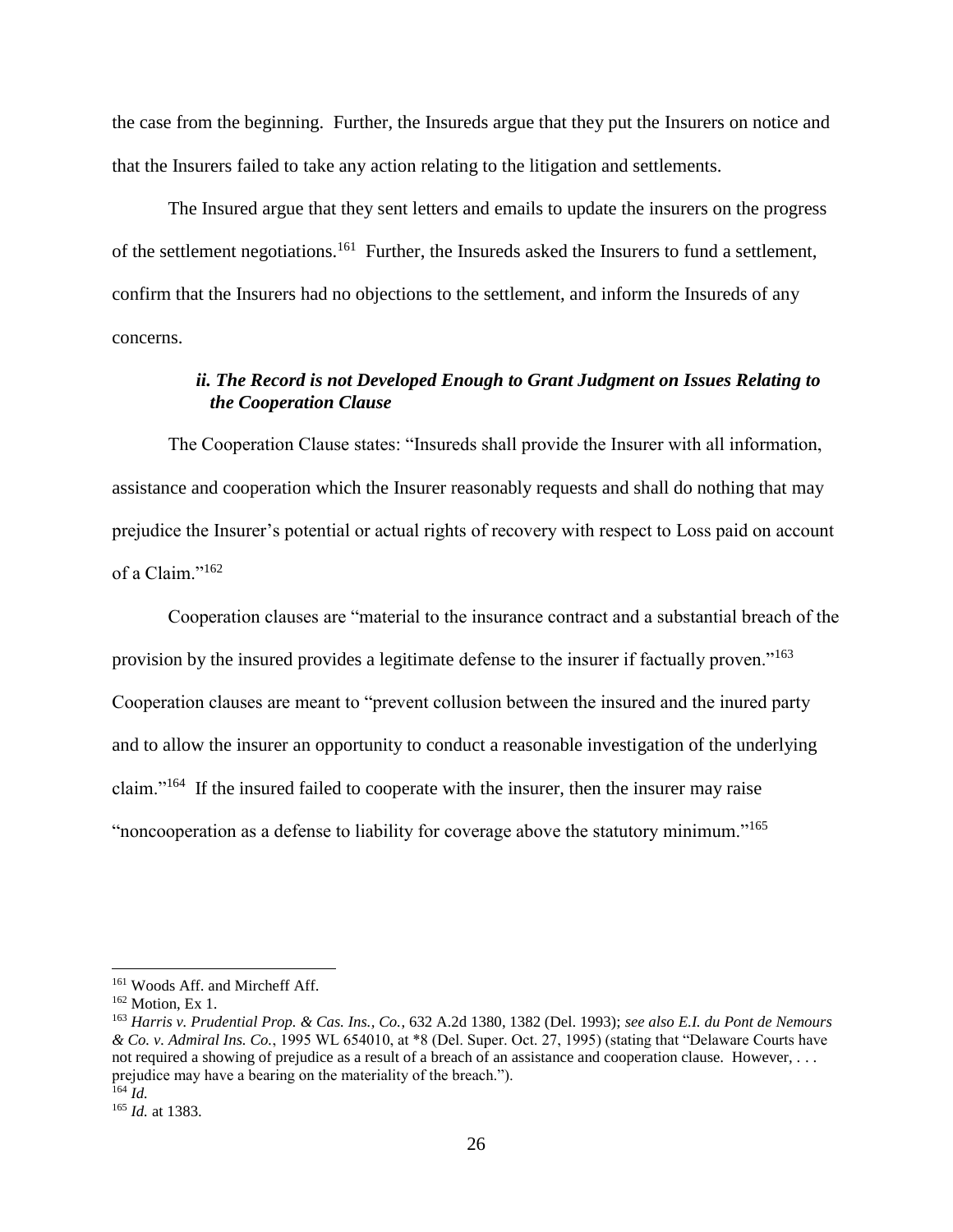In *E.I. du Pont de Nemours & Co. v. Admiral Ins. Co.*, the insurers sought summary judgment against the insured for failing to abide by the assistance and cooperation provision.<sup>166</sup> The Court determined that insurers do not need to show prejudice, but prejudice may be a factor bearing on the materiality of the breach.<sup>167</sup> The Court held that the issue was not ripe for summary judgment because issues of material fact remained.<sup>168</sup> The insurers argued that the insured failed to provide information requested under the clause.<sup>169</sup> The insured argued that the insurers failed to actively become involved in the case.<sup>170</sup> This created a material issue of fact.<sup>171</sup>

The record is not clear whether there was a substantial breach of the Cooperation Clause. The Insureds argue that Insurers "neither associated in the defense of these lawsuits nor accepted coverage."<sup>172</sup> The Insurers never reserved their rights to deny coverage or failed to respond to the Insureds' notice relating to the San Antonio lawsuit.<sup>173</sup> Since Insurers did not take action, the Insureds were permitted to make reasonable decisions to defend themselves.<sup>174</sup>

Insurers argue that the Insureds breached the Cooperation Clause. Insurers admit that the Insureds told the Insurers about the discussions to settle the *Stockholder* Action, but negotiated the Term Sheet without the Insurers participation. Further, Insureds did not dispute that they refused requests to provide basic information about the *San Antonio* action.

There appears to be a material issue of fact of whether there was a substantial breach of the cooperation provision.

<sup>167</sup> *Id.*

- <sup>168</sup> *Id.* at \*10.
- <sup>169</sup> *Id.* at \*9. <sup>170</sup> *Id.* at 9-10.
- $171$  *Id.* at \*10.
- $172$  Opposition, at 34-35.
- <sup>173</sup> *Id.* at 35.

<sup>166</sup> 1995 WL 654010, at \*8.

<sup>174</sup> *Id.*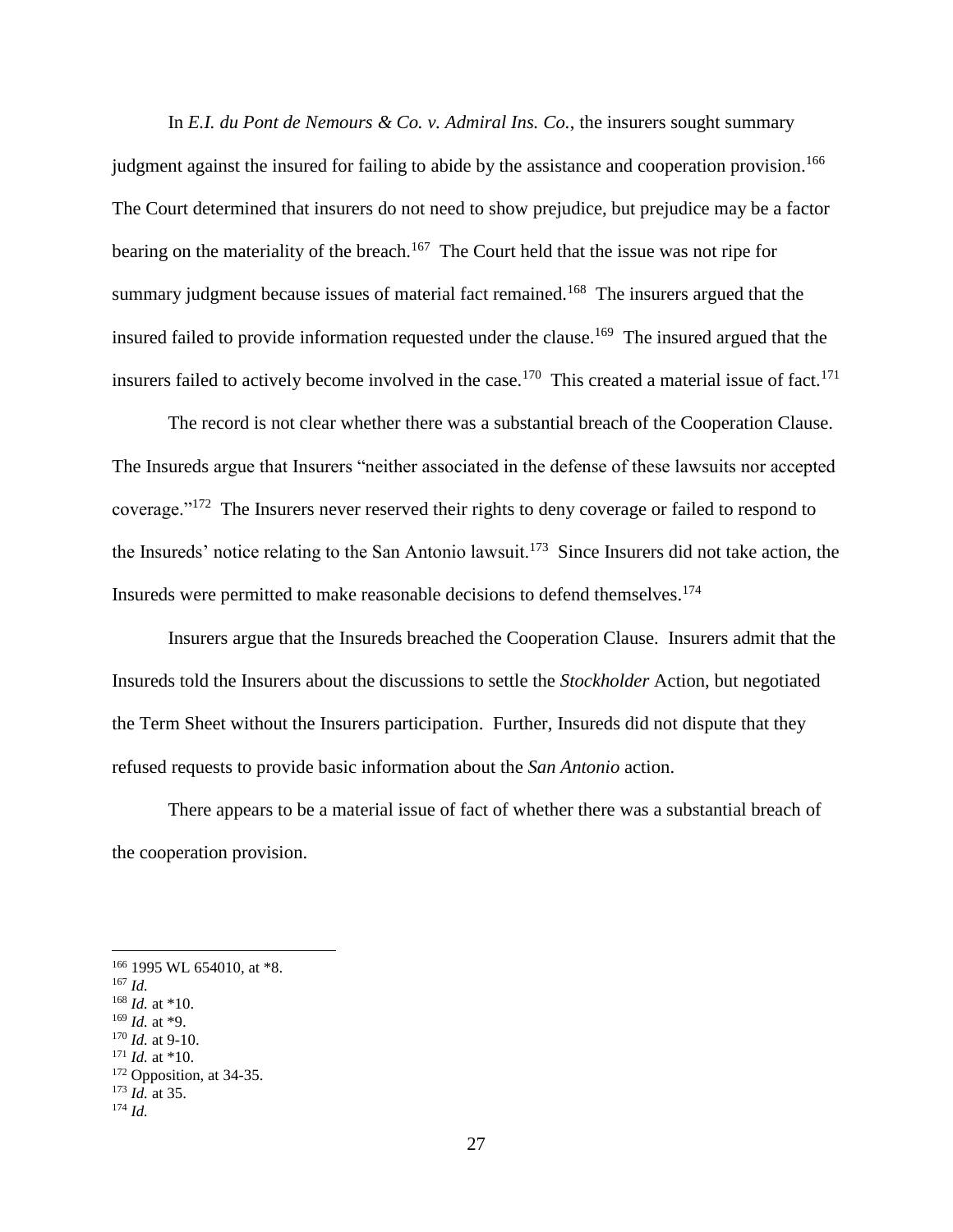#### *iii. The Record Needs Development on the Bad Faith Counterclaim*

The Motion on Insureds' counterclaims for bad faith is pre-mature. A denial of a claim that not validly made cannot be an act of bad faith or unfair dealing.<sup>175</sup> The Court may allow a bad faith claim and award punitive damages if "the denial of coverage is willful or malicious . . . [and] when the bad faith actions of the insurer are taken with a reckless indifference or malice toward the plight of the injured . . . [or the] breach is particularly egregious."<sup>176</sup>

The Insurers' advance a rather well reasoned argument for why coverage to the Insureds was denied. However, the Insureds demonstrate in the Opposition that the record is incomplete and the Bad Faith Counterclaim, as plead, provides facts for a bad faith denial of coverage. The Court notes that discovery has just begun in this civil action. At this point in the case, the Court cannot find that there are no genuine issues of material fact and that the Insurers are entitled to judgment as a matter of law. The Insureds will need some time to develop this claim. It does not appear that the Insurers are seeking a declaratory judgment in bad faith; however, it is premature for the Court to rule on the issue at this time.

### **D. THE FRAUD IN THE INDUCEMENT COUNTERCLAIMS FAIL TO STATE A CLAIM UPON WHICH RELIEF CAN BE GRANTED AND ARE DISMISSED WITH PREJUDICE.**

The Insureds each assert a counterclaim for fraud in the inducement (the "Fraudulent Inducement Counterclaims"). In the Fraudulent Inducement Counterclaims, the Insureds contend that the Insurers induced Dole to enter into the Policies by representing that the Insurers would indemnify the Insureds for a Loss unless the Loss arose from deliberate criminal or fraudulent acts as established by a final and non-appealable adjudication adverse to the Insureds.

<sup>175</sup> *See Brandywin Flowers, Inc. v. W. Am. Ins. Co.*, 1993 WL 133176, at \*3 (Del. Super. April 19, 1993).

<sup>176</sup> *E.I. DuPont de Nemours and Co. v. Pressman*, 679 A.2d 436, 446 (Del. 1996).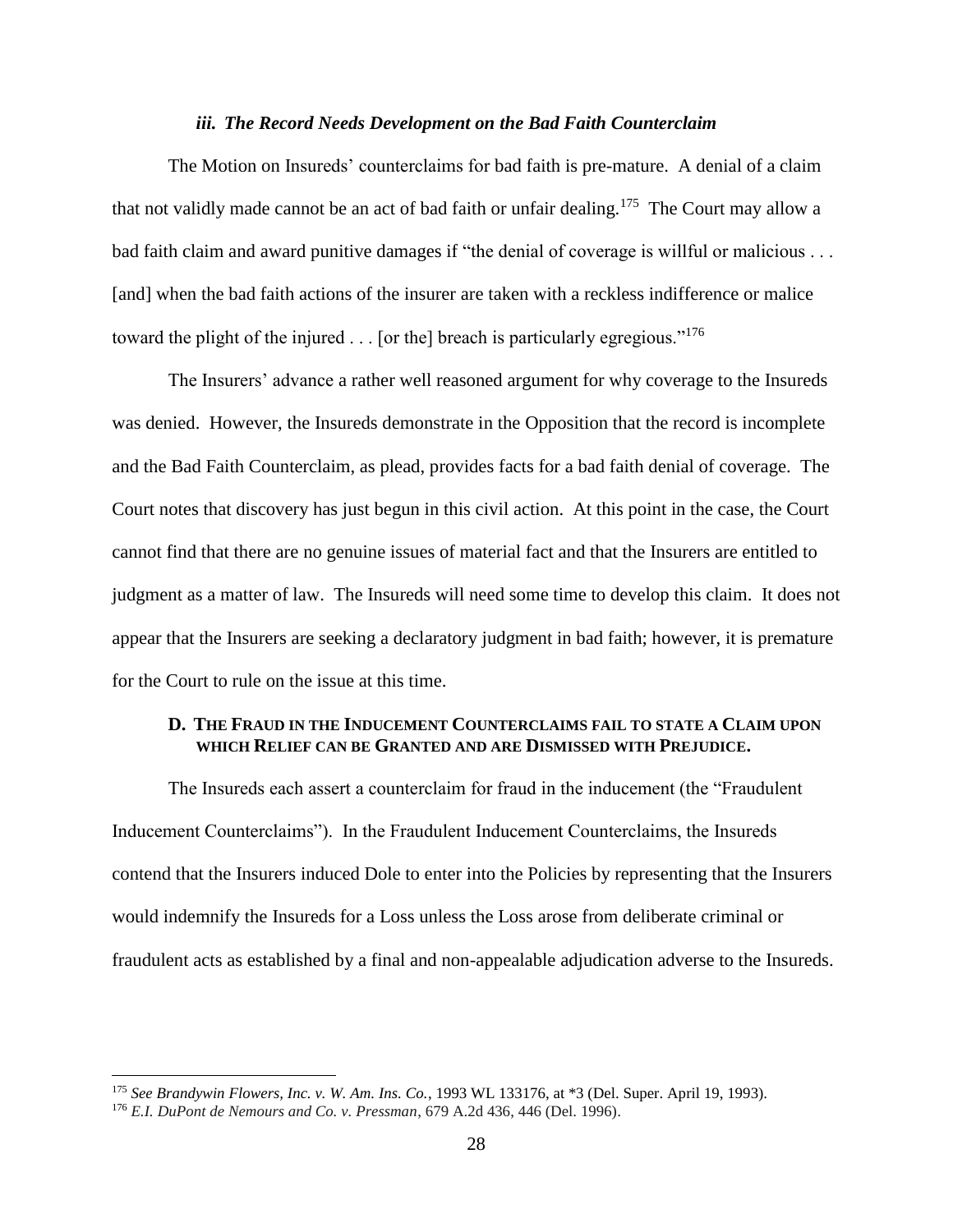The Insureds claims that the Insurers' representation was false and that the Insurers never intended to perform under the Policies.

Delaware courts have consistently held that to successfully plead a fraud claim, the allegedly defrauded plaintiff must have sustained damages as a result of a defendant's action."<sup>177</sup> The damages allegations may not simply 'rehash' the damages allegedly caused by the breach of contract."<sup>178</sup> Further, Delaware law holds that a plaintiff "cannot 'bootstrap' a claim of breach of contract into a claim of fraud merely by alleging that a contracting party never intended to perform its obligations."<sup>179</sup> In other words, a plaintiff cannot state a claim for fraud simply by adding the term "fraudulently induced" to a complaint.<sup>180</sup> Thus, couching an alleged failure to comply with a contract as a failure to disclose an intention to take certain actions arguably inconsistent with that contract is "exactly the type of bootstrapping this Court will not entertain."<sup>181</sup>

The Court holds that the Fraudulent Inducement Counterclaims are contract claims "bootstrapped" into fraudulent inducement claims. The Insureds remedy is for breach of the Policies and not that Dole and/or the Insureds were fraudulent induced into purchasing the Policies. The Insureds are couching an alleged failure by the Insurers to comply with a contract—*i.e.*, the Policies—as a failure to disclose an intention by the Insurers that they would ever take certain actions consistent with that contract. This is exactly the type of bootstrapping this Court will not entertain. Accordingly, the Court will **DISMISS** the Fraudulent Inducement Counterclaims with prejudice.

l

<sup>177</sup> *ITW Glob. Investments Inc. v. Am. Indus. Partners Capital Fund IV, L.P.,* 2015 WL 3970908, at \*5 (Del. Super. June 24, 2015).

<sup>178</sup> *Id.*

<sup>179</sup> *Narrowstep, Inc. v. Onstream Media Corp.,* 2010 WL 5422405, at \*15 (Del. Ch. Dec. 22, 2010).

<sup>180</sup> *Id.*

<sup>181</sup> *Id.*